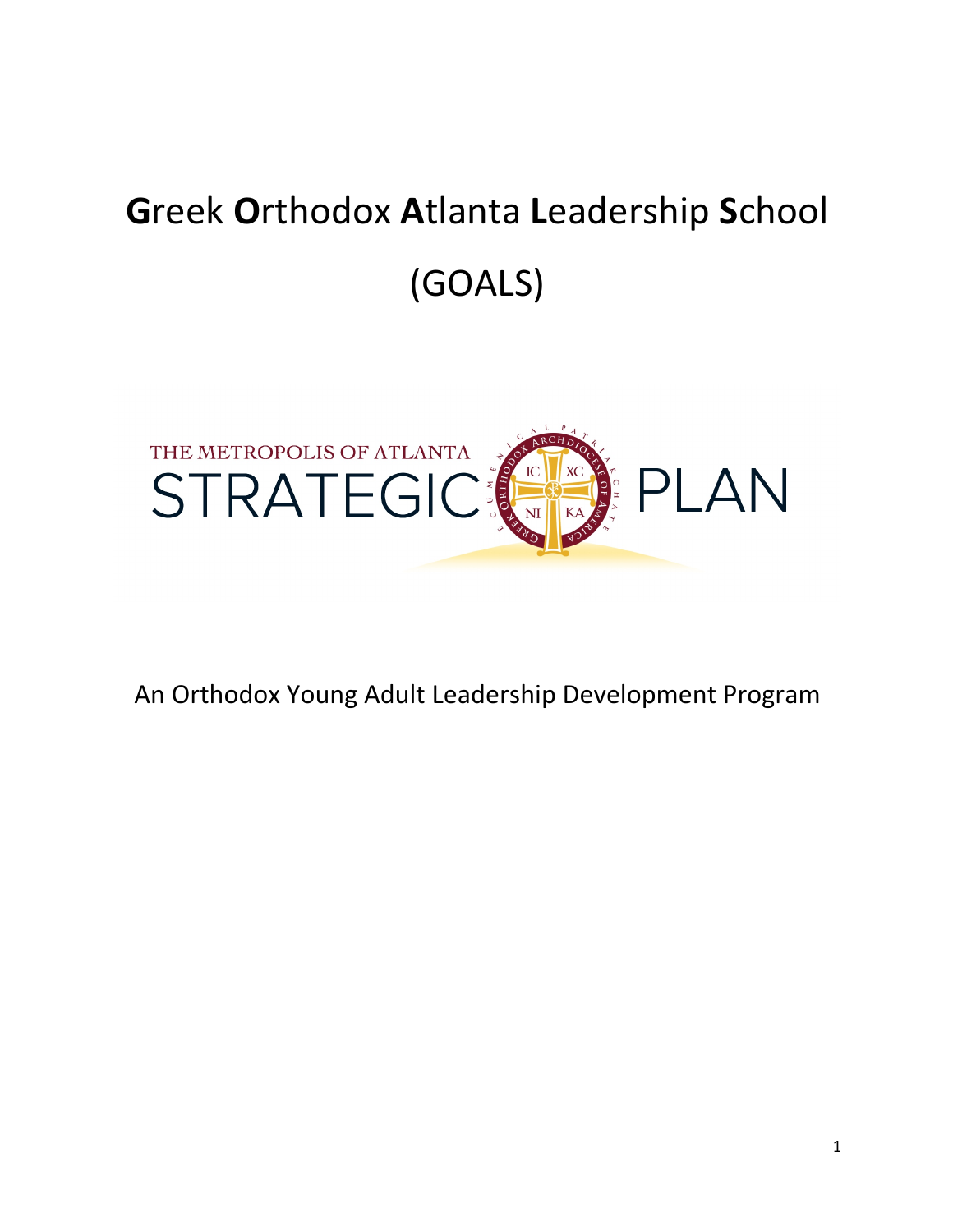Developed by the Orthodox Leadership Training Committee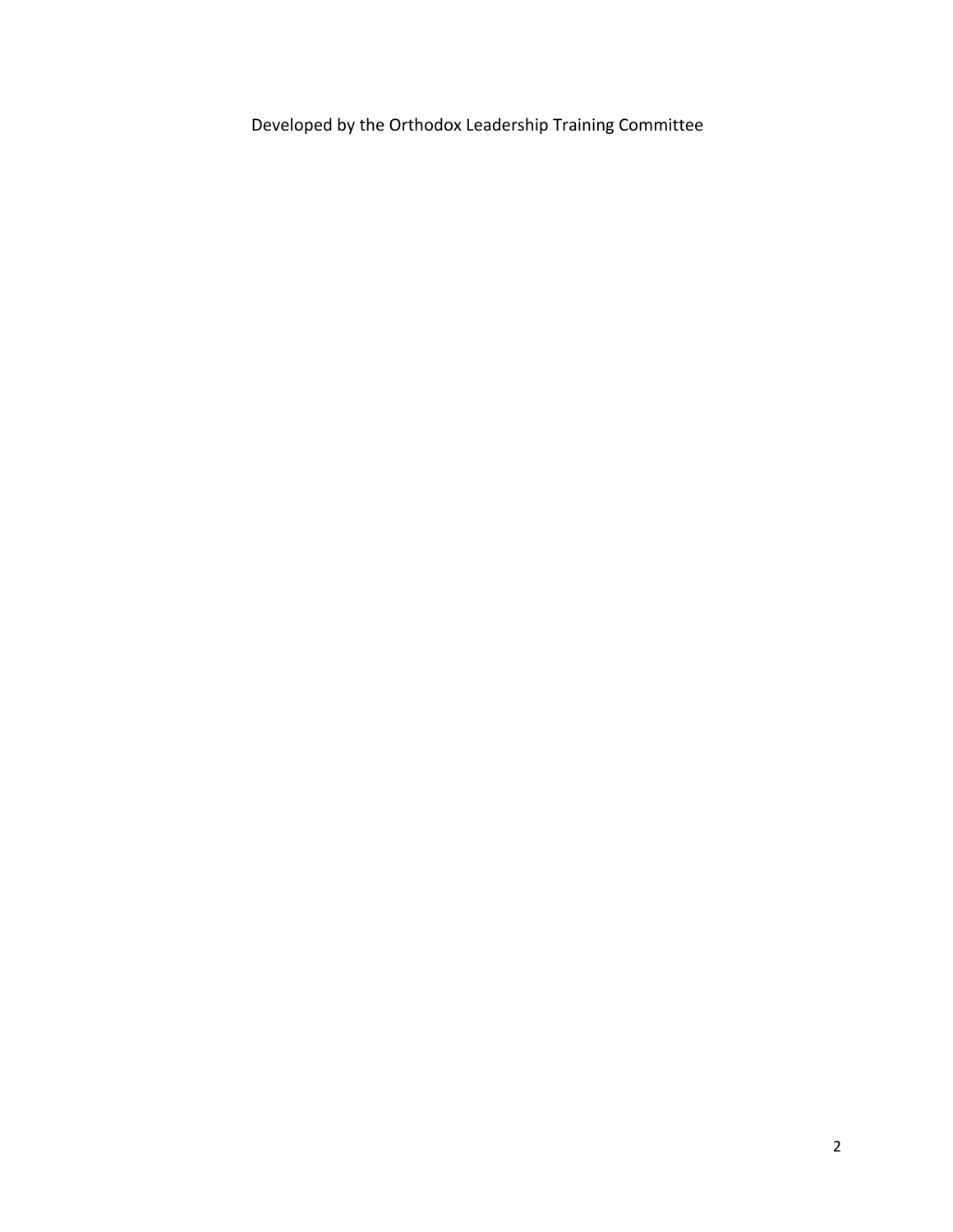# **Table of Contents**

| Leadership Session I: Communicating Effectively 9            |
|--------------------------------------------------------------|
|                                                              |
|                                                              |
| Leadership Session IV: Teamwork and Making Decisions 23      |
|                                                              |
|                                                              |
| Leadership Session VII: Setting Goals and Mapping Success 34 |
| Leadership Session VIII: Project Presentations 37            |
|                                                              |
|                                                              |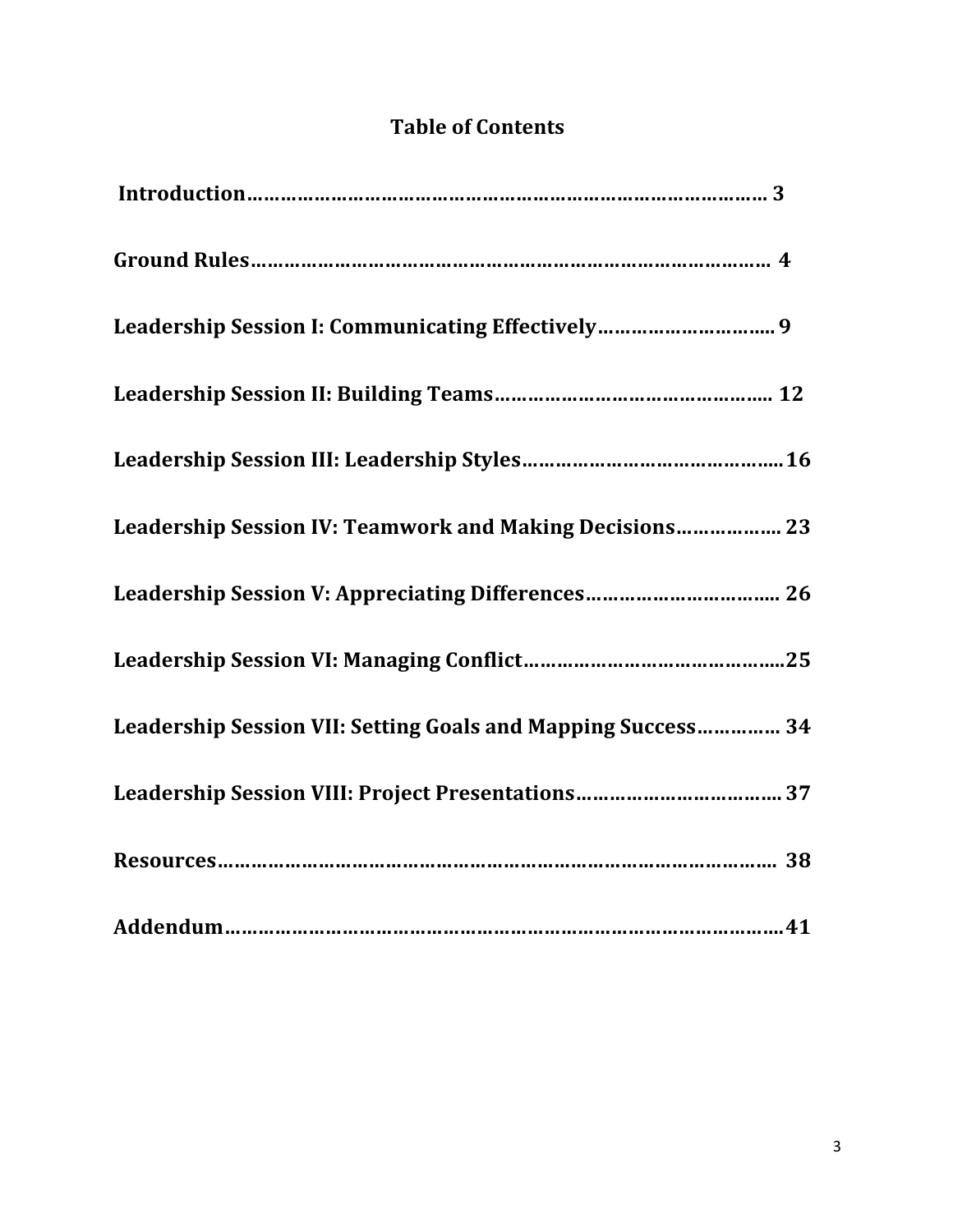### Introduction

"Where there is no guidance the people fall, But in abundance of counselors there is victory" Proverbs 11:14

This program has been created for the Youth and Young Adults in your Parish. Having Youth and Young Adults leaders in your community is a great asset. This program provides the opportunity to develop these students as our future leaders and give them the ability to lead now while someone is mentoring them. This will be a benefit for them and provide someone you can rely on to lead tasks. Using your parish as a training ground for these beginning leaders will allow them to develop skills that will be with them for a lifetime.

Giving developing leaders these valuable tools and techniques-will aid them as adult leaders. The parish offers them a safe environment to be mentored and to develop a compassionate heart to meet the needs of their community. This program can be conducted with young adults in GOYA and YAL and the exercises are easily adapted for use with all adult leaders.

Youth and Young Adults students selected for or whom are interested in this program should complete an application or at the minimum should be interviewed for consideration to determine their readiness and their interest. More importantly, the students must be committed to attendance and participation as the program is designed for progression of information from one Leadership session to the next. Popularity and extroverted personalities are not always necessary to be a good leader. For participants under the age of 18, parents should also provide consent for their child to begin the program. Expectations should be set between the students, the parent and the program leader from the beginning so all are aware of what is expected.

The Young Adult Leadership Development Program provides eight separate 60-90 minute programs to develop leadership skills within your students. Most importantly, the young adult leaders should be able to put their new skills to work within your parish. Opportunities for them to lead while mentored either by the program leader or another leader from within the parish, will reinforce the development of the future leaders. These opportunities must allow them to plan, lead and follow through. Although it is difficult, it is important not to interfere with their leading or managing of a difficult situation. All well planned events do not proceed completely without some type of unexpected twist. It is during these times that the student leaders must think through options and decide what they feel is correct. The end of an event, is the best time to review and mentor the leader through choices or options and how best to make decisions when it occurs again. In this way they will learn from their decisions in an environment that they know is there to strengthen their leadership skills.

Encourage young adults in your parish to take this program, develop their God-given skills, create opportunities for them to lead, evaluate their decisions and leadership style and watch them flourish.

The Orthodox Leadership Training Committee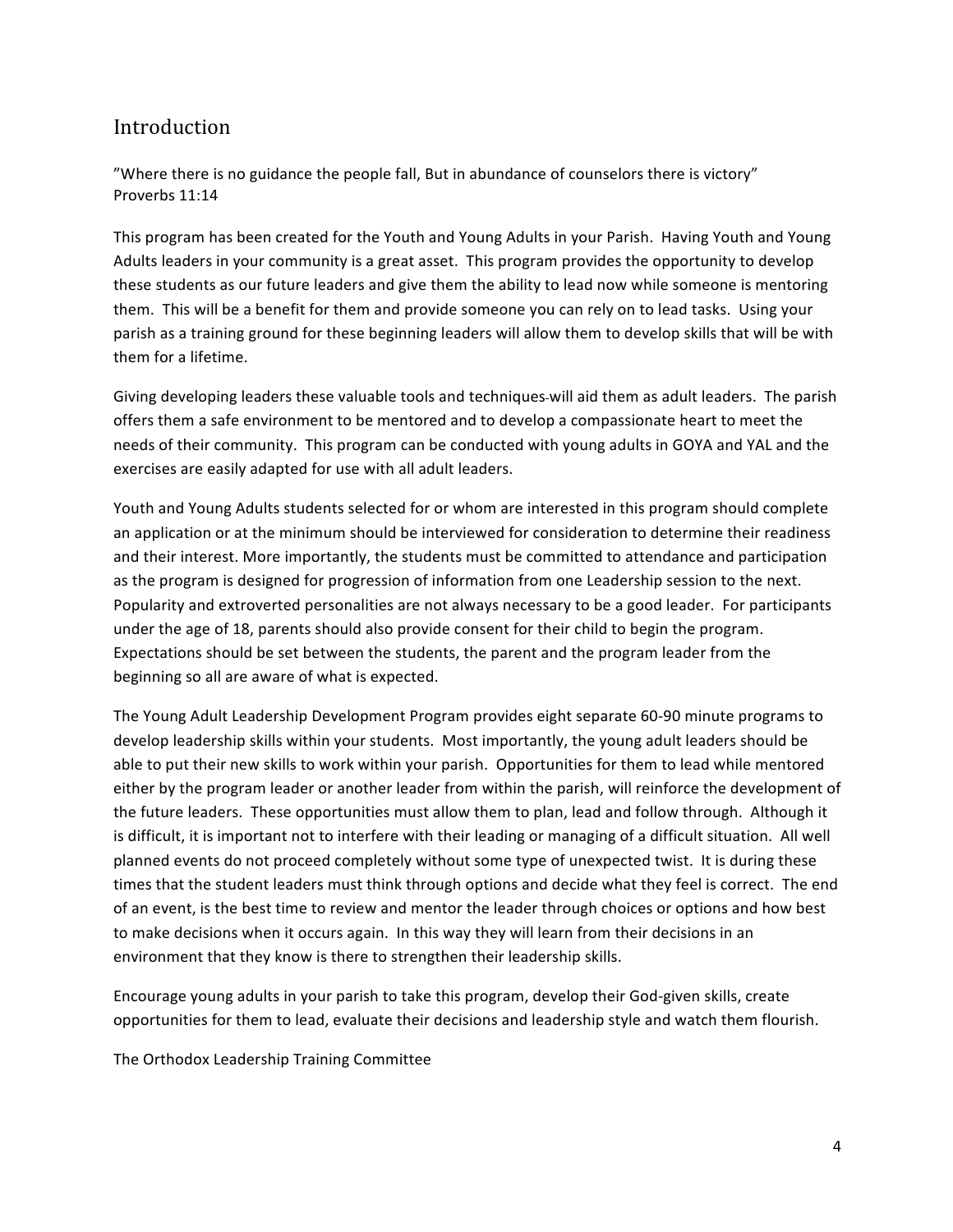#### **Ground Rules**

Adults who implement this curriculum are allies who understand that students bring relevant experience and expertise to the issues and activities at hand. Adults therefore take on three roles: facilitators, mentors, and partners. As a facilitator, you guide and support students in ways that help to draw out their experience and expertise. As a mentor, you get to know participants on a personal level, learn their goals, and coach them in developing the skills and attitudes needed to fulfill those goals. You also model behaviors, approaches, and attitudes in every aspect of your work with students. As a partner, you are invested in the outcomes for students and the program, and use your strengths and capacities.

Below are seven guidelines that assure that these sessions will provide a consistent, caring and supportive environment.

#### **1. BE TRANSPARENT**

- Do not assume anything when working with young people.
- Ask students questions if you are in doubt.
- Create positive social norms and agreements that are understood by the whole group.
- Engage students in playing a role in the design and direction of the program.

• Lay out the scope of students' decision-making role and what aspects are non-negotiable (which does not mean those limits won't be tested).

- Follow up on input and suggestions, and if it's not feasible, explain why.
- Explain how activities are relevant and build on what took place during session.

#### **2. GET TO KNOW STUDENTS PERSONALLY**

• Create a culture of honesty and respect.

• Engage students in activities to identify their personal goals and to reflect on their progress throughout the year.

• Identify concrete ways for students to build their skills and to challenge themselves in areas they have identified for growth.

• Don't assume that someone who doesn't speak up readily is disengaged and that someone who constantly speaks is doing well in all aspects of his or her life.

• Talk with student's family and friends.

#### **3. SEND REMINDERS**

• Regular phone calls and cell phone text messages help students stay on track and attend sessions consistently.

• Emails are a useful tool for sending reminders for students who have access to computers.

#### **4. ENLIST HELP FROM OTHERS**

• Ask for the help of various adults to participate in the sessions on a regular basis.

• Provide adults with a solid orientation to the program (engage students in such orientation as well) to clearly outline their role and explore skills they can contribute.

•Follow the Greek Orthodox Archdiocese Youth Protection Manual and conduct background checks on all adults assisting.

#### **5. BE CONSISTENT**

• Lay out the scope of students' decision-making role and what aspects are non-negotiable (which does not mean those limits won't be tested).

• Refer to group agreements on a regular basis to frame and remind students of session norms and expectations.

• Respond to behaviors consistently. Students will know that you treat them equitably, and that you are supporting them in upholding the rules of engagement that they set at the beginning of the year.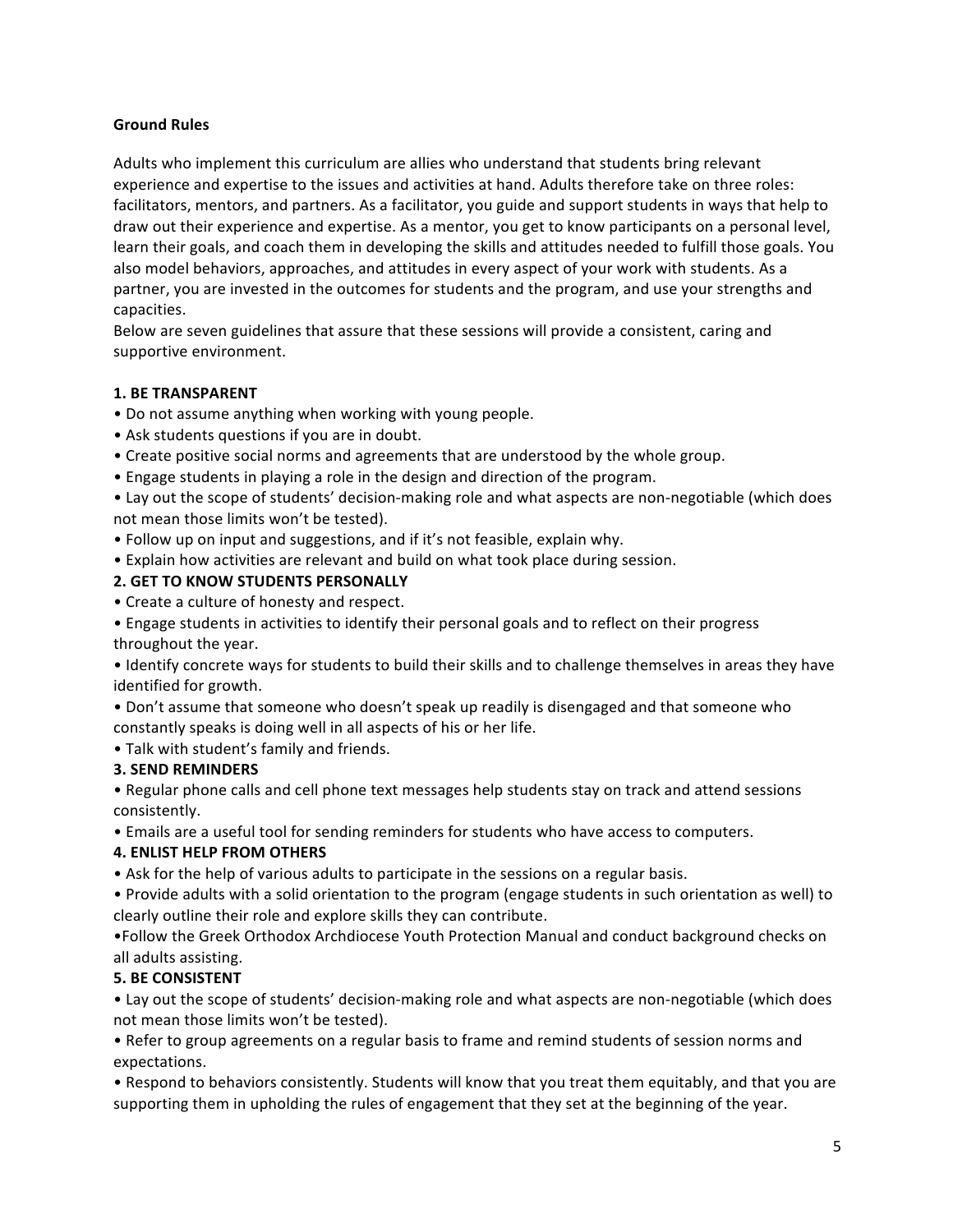• Outline consequences for failing to meet group agreements and establish a mechanism to acknowledge participants who complete each training session. This acknowledgement can include a certificate of completion, a write up in the bulletin or other mechanism that work within your parish. This will help you respond consistently to students' mistakes and achievements.

#### **6. BE RESPONSIVE TO STUDENTS DIRECTION AND INPUT**

• Adjust the curriculum according to the particular questions posed by the students and the ideas they develop and articulate during discussions.

• Get students perspectives to develop a program that is responsive and flexible to their unique strengths and needs.

• Create opportunities for input with a clear understanding of how input will be used and considered.

- Don't presume to know what the issues are or that you know what students care about.
- Provide opportunities for students to define what's important to them and play a role in addressing it.

• Be conscious of how your own background, education, and experiences have shaped the way you approach activities and tasks or what issues are most important. Check your responses for personal biases.

#### **7. BE PREPARED**

• Familiarize yourself with the activity before each session. Know how the game is played, what the objectives are, and how its parts lead to learning the objective.

• Plan a strategy ahead of time so you can help your students if they have issues with the game.

• Determine space and equipment requirements. If you're not sure what a particular game will take, try it out ahead of time to avoid last-minute snags.

• Review the questions provided after each reflection. Think about some questions you can add to the reflection following the activity. You may want to jot down some notes during the game. Each activity has sample questions to get you started.

#### **GENERAL OVERVIEW OF EACH LEADERSHIP SESSION**

#### **Introduction of each session with a Bible Verse and its Purpose**

For each session, Bible verses have been selected to accentuate biblical teachings from the Old and New Testament related to the specific Learning Session. These Bible verses set the tone of our goal of developing Greek Orthodox Leaders. Utilize the Bible verses in the following manner:

• Start the session with a prayer and use the Bible verses as part of the prayer.

• Write the Bible verses down on poster board and place throughout the meeting room as a visual reminder to the students of the Session's topic.

. Use as an introduction to the Session's topic and explain how the same leadership issues have been studied and dealt with since the beginning of time.

• Send the verses out as a reminder prior to each Session so students can memorize and be both spiritually and mentally prepared for the session.

#### **Learning Objectives**

#### The learning objective provides a one sentence summary of each Leadership Session.

- Provides concise goal of session
- •Reminds instructor of teaching points
- May provide background information for lesson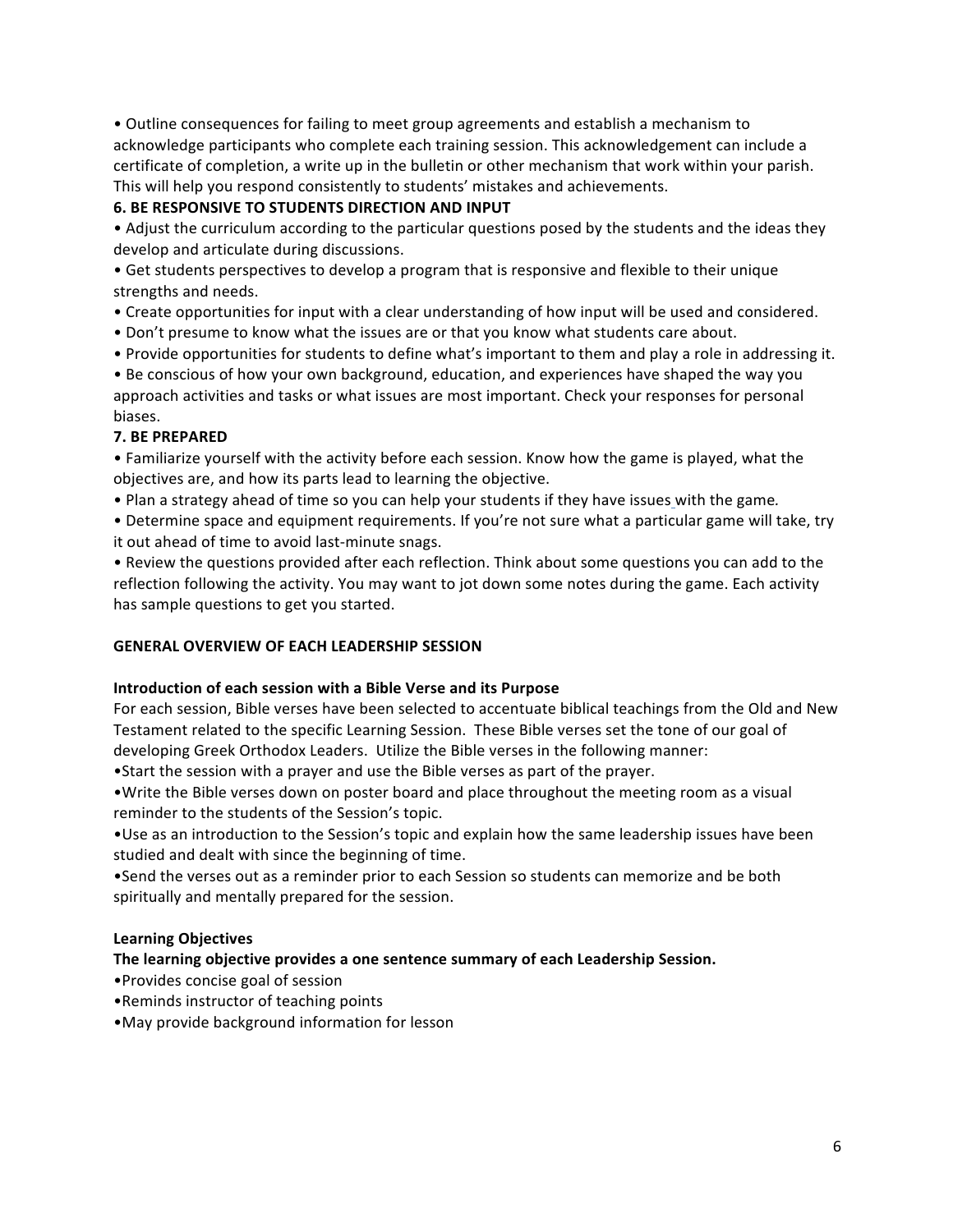#### **Materials**

A list of items needed in preparation for each session. These should be purchased well in advance of the Leadership Session.

#### **Ice Breakers and Practice What You Have Learned**

Each of the Ice breakers and Practice what you have learned games has been selected to introduce and reinforce the session's topic and learning experience. The games are designed to be less about competition and more about cooperation. Reflecting about the students' experiences after each Ice breaker or Practice what you have learned game will enable learning in action for each topic of the session. These games:

• Have a specific objective or objectives, such as cooperation, trust, or imagination, through physical and verbal group activity.

- Are problem-solving in nature.
- Must be talked about or reflected upon to have the maximum impact on the participants.
- • Are fun.

#### **How to lead a Reflection**

(adapted from Introduction to Leadership Skills for Troops)

At the end of each session, trainers will be expected to conduct a "reflection." Often, the reflection is the most meaningful part of an exercise. Reflecting on an activity should take no more than a few minutes. The more you do it, the easier it becomes for both you and your students. We can make our experiences more meaningful and effective if we reflect upon them. Reflection is simply the process of the students talking about their experiences immediately after an exercise or activity with a little bit of wise moderating.

During the Orthodox Young Adult Leadership Development, these reflections are how the teaching points are brought out. Each game and activity in the course has a purpose and is a tool for enabling the training. It is essential that you conduct meaningful and relevant reflections and draw out the teaching points. Reflection provides an opportunity for everyone in the group to have input into what happened. Reflection is best accomplished by asking open-ended questions such as "What," "How," "When," and "Where." In reflection, there are no right or wrong answers, just ideas, opinions, and insights. Leading reflections is a simple process that can greatly enhance the learning process.

Lay the ground rules for discussion. Have the students sit so they can see one another, and ask them to agree not to interrupt or make fun of each other. Let them know they are free to keep silent if they wish.

All participants should be reminded of the basic ground rules of reflections:

1. No putdowns allowed; every response is welcome and valid.

2. Acknowledge that each person's reflection is valued and they may not all be in agreement.

3. The person conducting the session should be neutral and not show disapproval or differential approval of a response or a person, either verbally or nonverbally.

**Facilitate the discussion.** As the leader, avoid the temptation to talk about your own experiences. Reserve judgment about what the students say to avoid criticizing them. Help the discussion get going, and then guide the discussion to the teaching points through effective open-ended questions. You want the teaching points to come from the students, but you want them to get to the key points. If you describe what you saw, be sure that your comments don't stop the participants from adding their own thoughts. Above all, be positive. Have fun with the activity and with the reflection.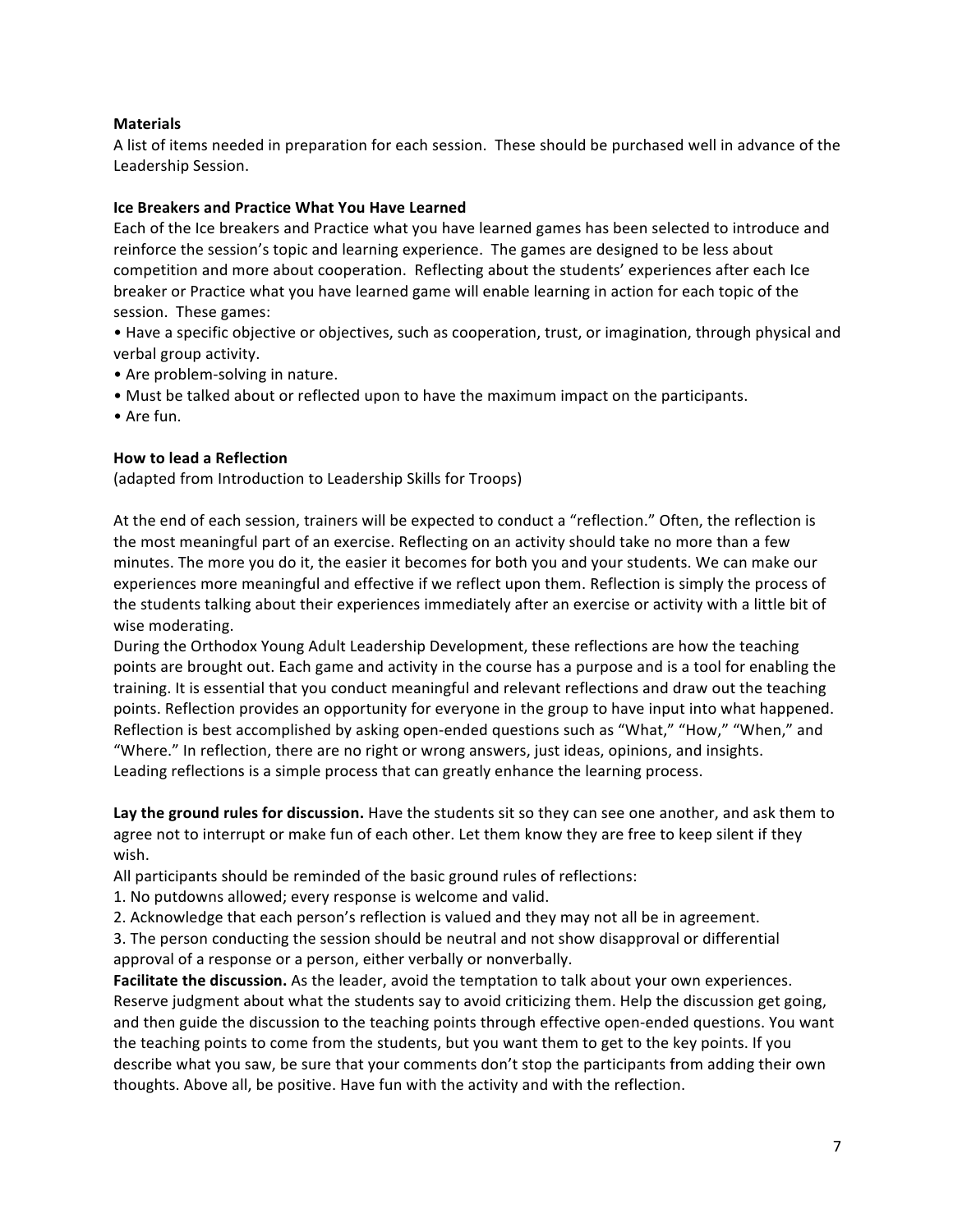**Use thought-provoking questions.** Have some questions in mind prior to starting the reflection. Know where you want the reflection to head and what lessons you want to ensure are drawn out of it. The reflection discussion may often head in directions you had not thought of or known about, but ensure it also covers the key concepts that you as the leader saw as important to the training. The following types of questions are useful in reflecting:

• Open-ended questions. Avoid questions that can be answered with a simple "yes" or "no." Ask things like: "What was the purpose of the game?" and "What did you learn about yourself?"

• Feeling questions require the students to reflect on how they feel about what they did. "How did it feel when you started to pull together?"

• Judgment questions ask students to make decisions about things. "What was the best part?" or "Why was it a good idea?" *Guiding questions* steer your students toward the purpose of the activity and keep the discussion focused. "What got you all going in the right direction?""What was the most challenging part of the activity?"

• *Closing questions* help students draw conclusions and end the discussion. "What did you learn?" or "What would you do differently?" "How did the session change your idea about what it means to be a leader?"

**Close the reflection.** Wrap up the discussion and briefly summarize the key points and ideas that were raised during the reflection. The reflection facilitator acts as a moderator, initiating conversation by asking questions and encouraging fruitful conversation that leads toward the objective of the teaching segment. When a participant states an important point, it is worth repeating or restating to strengthen its impact on the group, or seeking additional clarification or viewpoints. If the facilitator is successful in getting the participants to state all the reflecting points provided in each game, then little follow-up is needed beyond a summary statement. This is a very effective method of teaching because the participants learn actively and because the trainer gets to hear the digested learning of the participants and therefore knows if important lessons have been learned.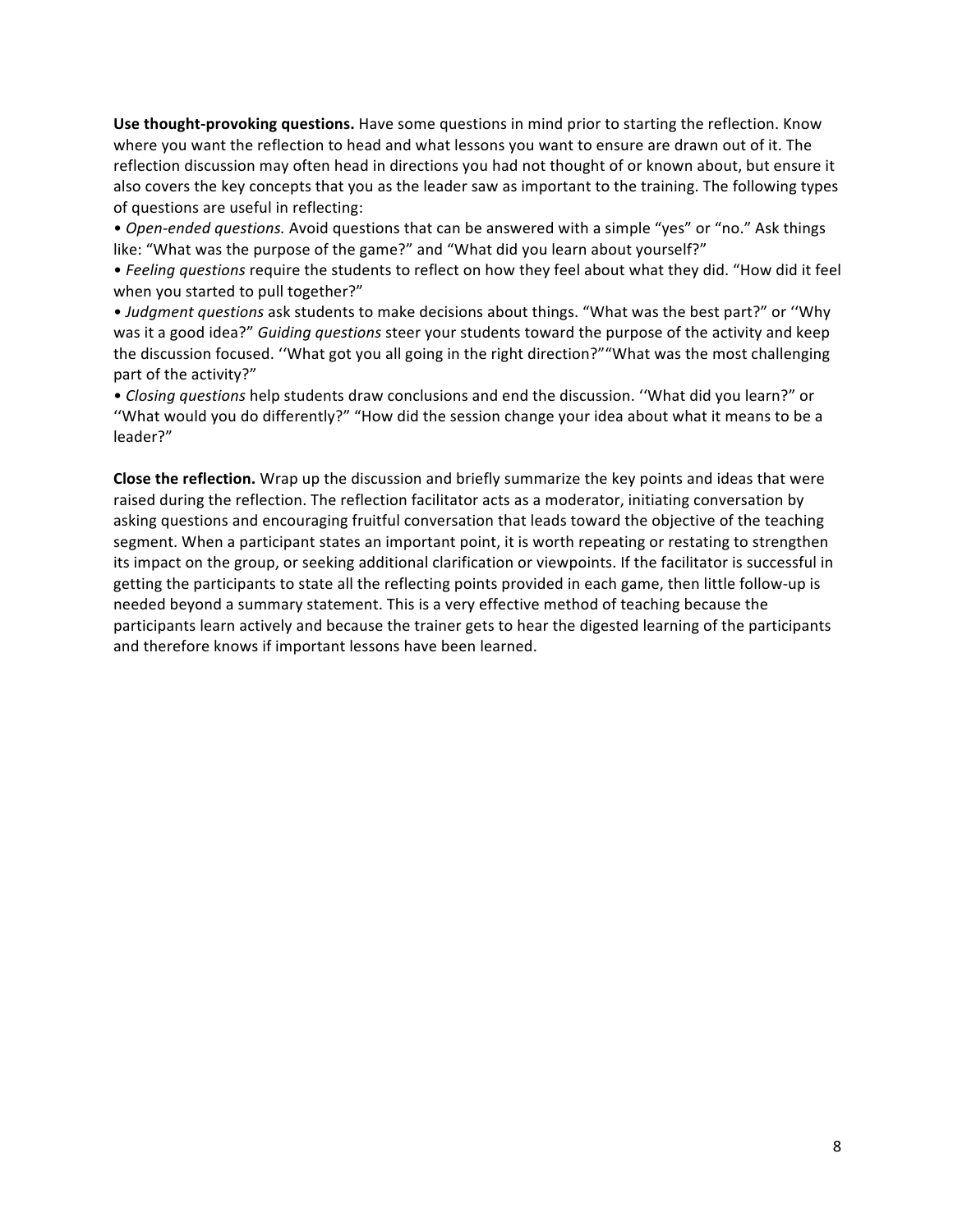#### Leadership Session I: Communicating Effectively

#### **INTRODUCTION**

*He* who answers a matter before he hears it, it is folly and shame to him. Proverbs 18:13

Therefore whoever hears these sayings of Mine, and does them, I will liken him to a wise man who built *his house on the rock.* Matthew 7:24

#### **Learning Objectives**

This module teaches the basic leadership tools of communication and how to use active listening. (adapted from Introduction to Leadership Skills for Troops)

The Greek philosopher Aristotle broke communications down into three parts: A sender—A message—A receiver. This is still a valid model today. It applies to all forms of communication: verbal, written, music, film, teaching, etc. **Receiving (Listening).** Understanding the value of being a good receiver is a helpful foundation for a leader. Start with a short listening game.

#### **Materials**

8 1/2"x11" Plain Paper and pencils for each student Blackboard, whiteboard or flipchart on easel, markers to write students' comments

#### **Ice Breaker**

The Telephone Game. Break the group into two teams. Ideally, there are six to 10 in each team. If it is a larger session, use three teams. Have the students in each team line up so they can whisper to their immediate neighbors but not hear any players farther away or any players on the other team. The trainer whispers a message to the first person at the beginning of the line. Use the same message for each team. They then whisper the message as quietly as possible to their neighbor. Each student can say the message only once—no repeating is allowed. (If needed, a variation of the game is to allow each listener one chance to ask the sender to repeat the message.) The neighbor then passes on the message to the next. The passing continues in this fashion until it reaches the end of the line, who then whispers the message he received to the trainer. Once both teams have completed passing their message, the last person in each line says the message he received out loud. If the game has been "successful," the final message will bear little or no resemblance to the original, because of the cumulative effect of sending and receiving mistakes along the line.

Some possible sample messages:

- Barbara's Aunt shared her secret sweet potato pie recipe with me.
- Goofy grinning gophers gobbled gigantic grapes while juggling.
- Johnny, can you please pick up the pencil that you dropped, and please remember to take your homework with you to school tomorrow.
- Send reinforcements; we are going to advance upon the port tomorrow at five.
- I asked them what they were working on when I talked to them at the party yesterday.
- I told Carolyn that I thought she would probably be hired.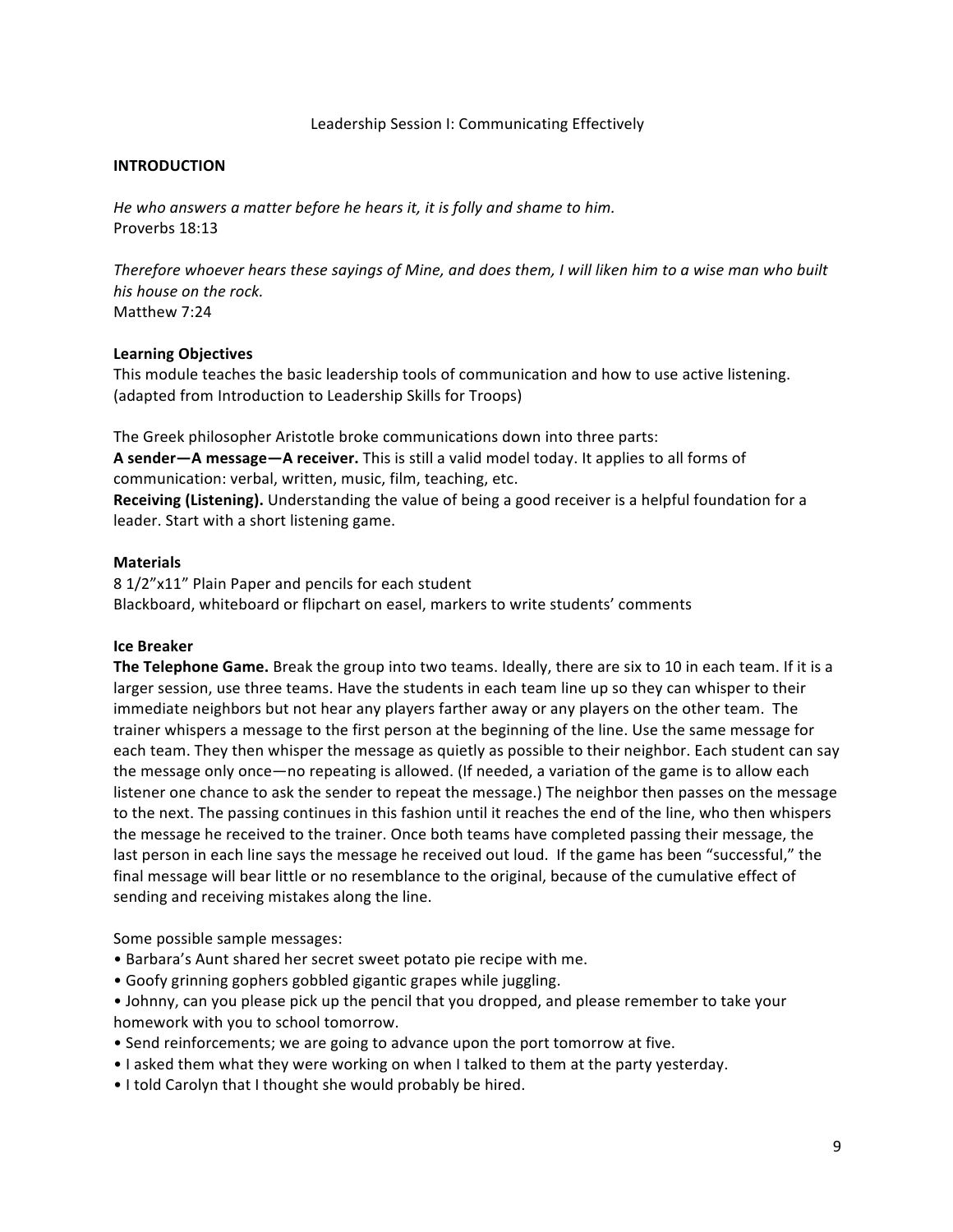#### **Reflection**

Lead a discussion about effective listening and the value of using listening skills. Use open-ended questions until the teaching points are all brought out. Sample questions:

- What's the difference between hearing and listening?
- What is active listening?
- Is active listening a helpful/useful skill?
- Why do leaders need to be good listeners?

• What would have happened in the game if someone hadn't passed the message on? What happens when someone doesn't pass the message on?

- In the game, did you check for cues that the listener understood your message? How?
- How would it have helped if you could have asked questions?

#### **KEY LEARNING POINTS**

• Listening is one of the most important skills a person can learn. Listening is different than hearing—it involves actually receiving the message being sent.

• Active listening can involve repeating or reiterating what you've heard back to the speaker. A good listener engages their brain while someone else is talking or communicating. Engage with the person by focusing on who is speaking and what is being said. Give the speaker your full attention.

• Using active listening skills will help you as a leader. Leaders need to understand what people are trying to say to you.

• A good rule of thumb is to try to listen twice as much as you talk. Listen with your eyes as well as with your ears. Watch for nonverbal cues. Work hard not to interrupt even when you have a burning desire to make a point.

• If you are the receiver, ask questions. If you are the sender, encourage the receivers to ask questions until they are clear.

• Confirm receipt of your message. Review the speaker's points and think what logically might come next in the message. Respond nonverbally (nod your head or smile) to the speaker. Review the speaker's points and think what logically might come next in the message.

#### **PRACTICE WHAT YOU'VE LEARNED**

**The Whole Picture.** Give everyone a sheet of paper and pencil. Select someone to be the communicator. Show them (and only them) a drawing you have made. (Prepare in advance a simple drawing with sufficient variety to challenge the group. Simple geometric designs— rectangles, circles, triangles, stars, lines, etc.—in various orientations can suffice. Alternatively, select a picture from a magazine for a greater challenge. Their task is to describe the drawing verbally so everyone can duplicate the drawing on his own sheet of paper without ever seeing the original. The better and clearer the communicator's instructions are, the closer the receivers' drawings will be to the original. After the communicator has finished his instructions, the participants should share their drawings. If time allows, try this with and without allowing the listeners to ask questions of the communicator.

#### **Reflection**

Lead a discussion about effective communication and the value of communicating clearly. Use openended questions until the teaching points are all brought out. Sample questions:

- Do the receivers' drawings look like the original drawing/picture?
- Did you draw what the communicator said?
- Were the communicator's instructions clear? What sorts of things could he have said to be clearer?
- Ask the communicator: Did you plan how you were going to describe the drawing? How?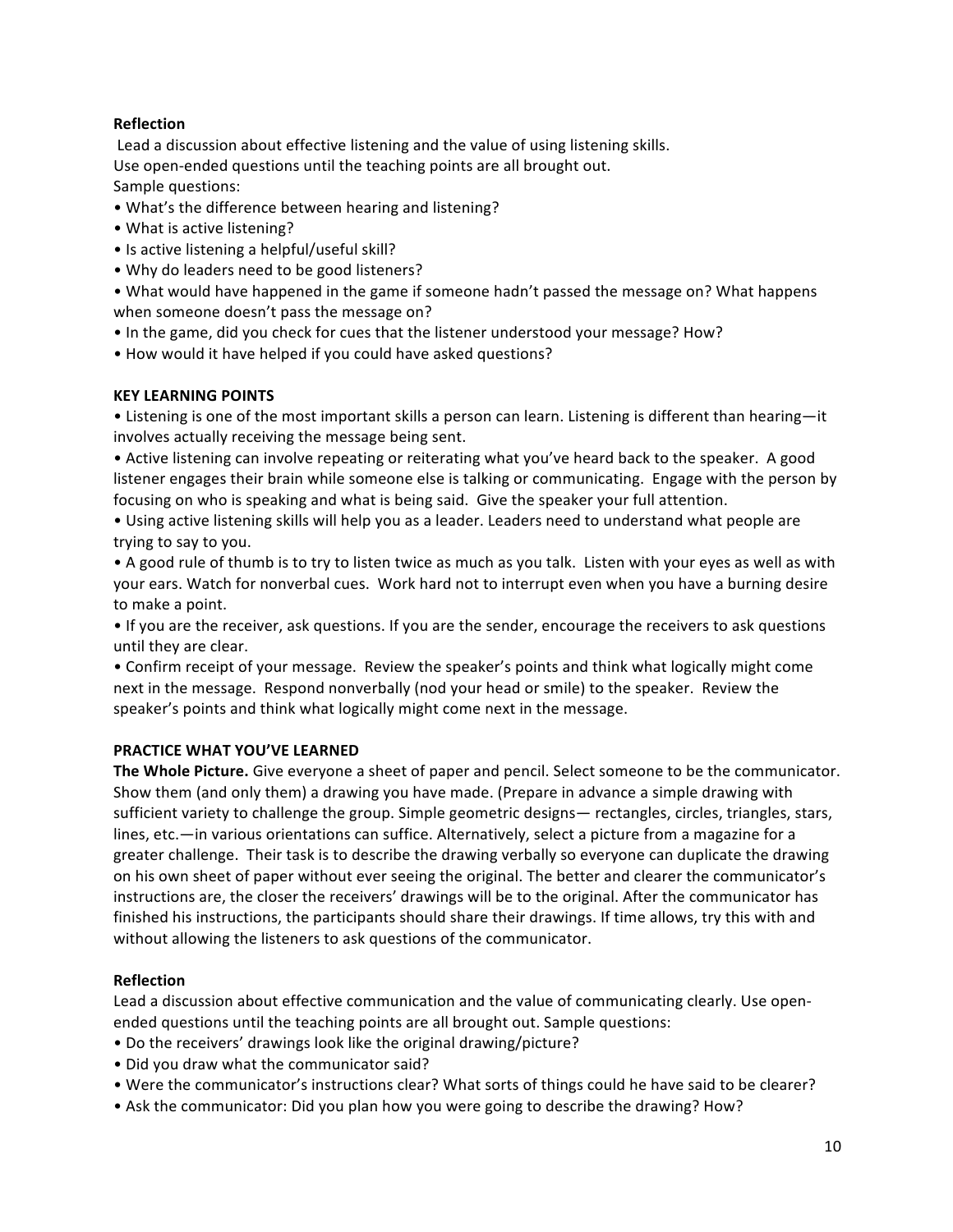- Would it have helped if you could have asked questions?
- What happens when the message isn't clear?
- What kinds of information is it important to leaders to provide?
- How does clear and consistent communication demonstrate integrity?

#### **KEY LEARNING POINTS**

- Be as clear as possible with your message.
- Plan ahead and prepare.
- People will do what they think you told them—even if it's not what you meant.
- Allow your listeners to ask questions and get a clear understanding of your message.
- Other discussion:

• You may want to ask your listeners to tell you what they think your message is—to confirm that they received it correctly.

• As the sender, the message often seems clearer to you than to the receiver.

• Messages flow both ways—from sender to receiver and back. Both sender and receiver are responsible for good communications to work.

- Some communicating tips when passing out information:
- Before you begin to pass out information to your audience, take a moment to organize your thoughts. You may want to write a few notes to remind yourself of the points you want to cover.

• Speak clearly. Make eye contact with your listeners. As you finish explaining each item, ask if there are any questions.

• Repeat facts such as dates, times, and places.

Leader Comments To help remember the three important parts of communications think of "MaSeR": Message, Sender, Receiver. A laser sends light and a MaSeR sends messages.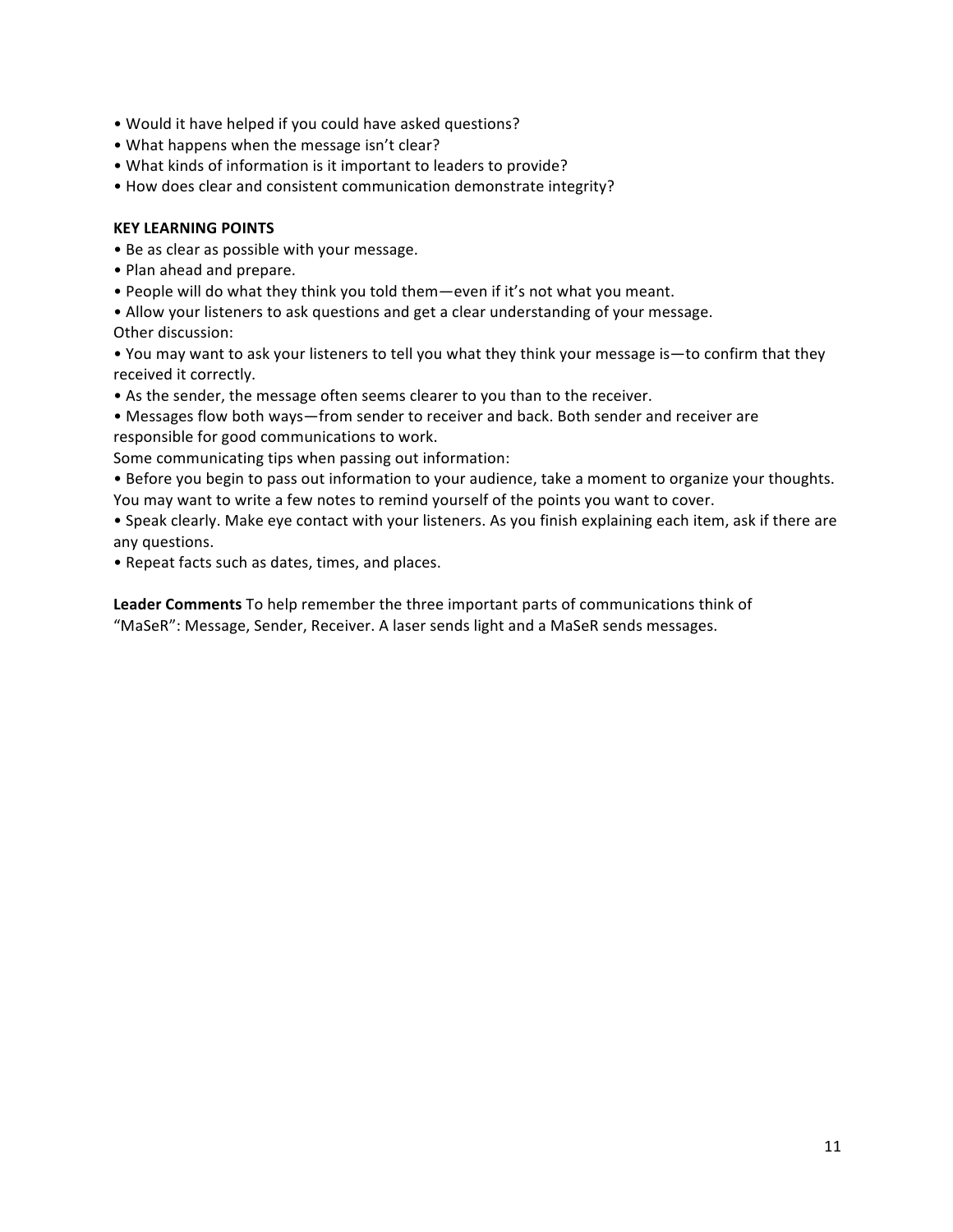#### Leadership Session II: Building Teams

#### **INTRODUCTION**

*Now I* plead with you brethren, by the name of our Lord Jesus Christ, that you all speak the same thing, and that there be no divisions among you, but that you perfectly joined together in the same mind and in the same judgment. 1 Corinthians 1:10

And whoever compels you to go one mile, go with him two. Matthew 5:41

#### **Learning Objectives**

This module teaches the basic leadership tools of Team development and leading a team.

The Stages of Team Development was developed by Bruce Tuckman and in this model if a team progresses successfully through all the stages, there is a greater opportunity to for success and for the goals of the team to be met. This model explains as the team works together, relationships form and certain behaviors develop as time passes. The stages are forming, storming, norming, and performing.

#### **Stages of Team Development**

#### Forming

This is the early stage of a committee where a strong leader is necessary to guide the team through its activities. Members are polite and excited to join the committee. Conflict is avoided as each member is trying to get along with each other and become accepted into the group.

#### Storming

In the second stage, conflict is more apparent as individual members express their opinions, compete for positions, challenge goals, resist tasks, and create a power struggle. However, this is necessary for growth of the team. Successful teams resolve this through communication, organization, project tasks, and encouragement. The leader essentially becomes a coach to each of his members working through their tasks.

#### Norming

Roles and responsibilities of each team member become clearer and conflict subsides as the committee begins working towards a common goal. The role of the leader becomes less directive as team members take on their responsibilities and begin to complete assigned tasks. Multiple leaders may emerge as roles have been established. The team leader must keep the team focused on their task. Overall the team becomes optimistic and identifies with the mutual plan.

#### Performing

The highest level of performance is obtained through a successful transition of the previous stages. In this stage, the team gets the job done with little to no supervision. The team is works well together and conflicts are quickly resolved. The team knows clearly what to do, why it's done and works together to accomplish its task.

#### **Materials**

Flip chart and markers- Draw a large circle on a page of the flip chart and divide into quarters. Write one of the following in one of each quarter in a clockwise direction, Forming, Storming, Norming and Performing. (See Addendum 1 for an example).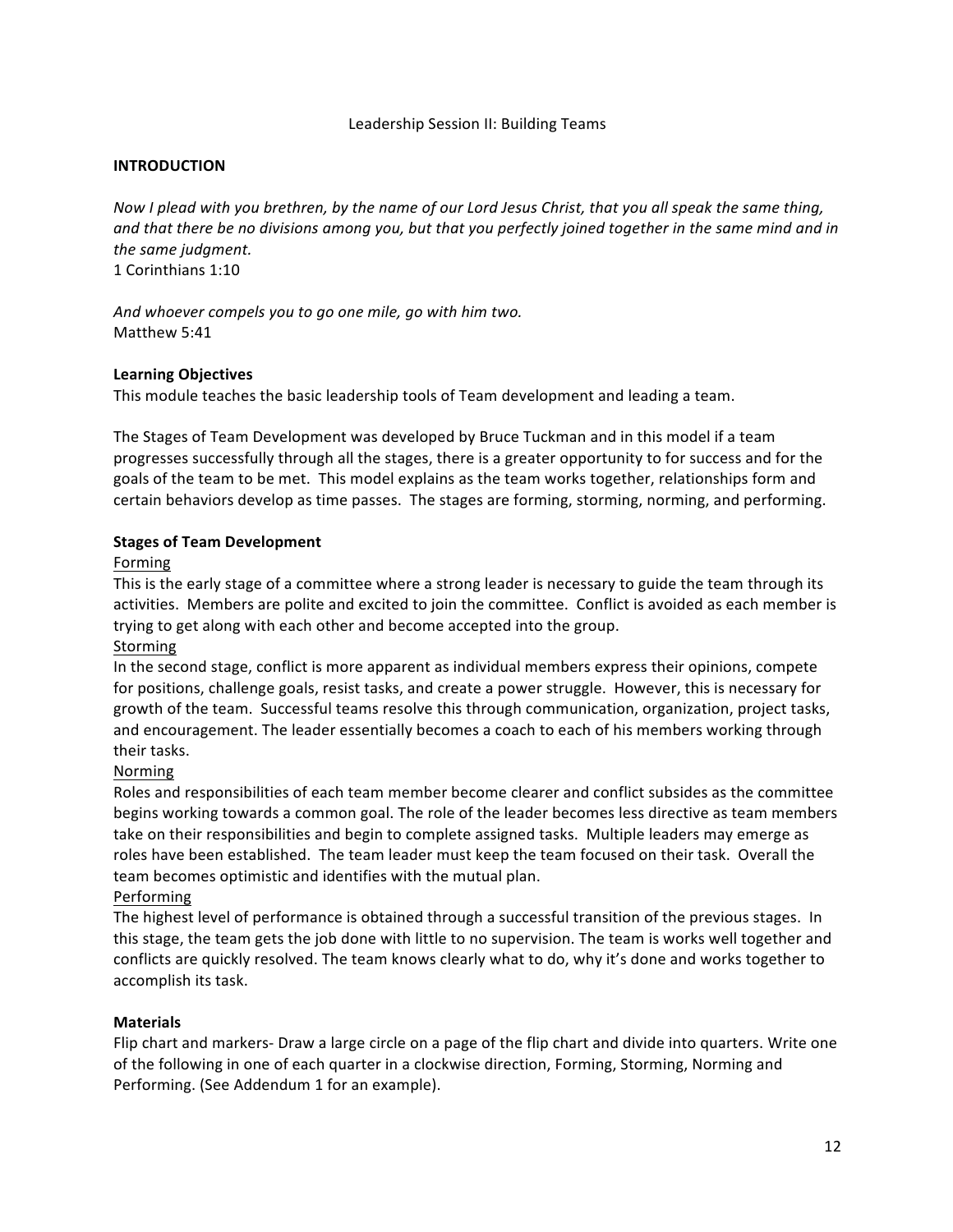Hula hoops, or light weight rods or dowel sticks one to two for each group of students Blackboard, whiteboard or flipchart on easel, markers to write students' comments

#### **Ice Breaker**

**Helium Hoop-**Begin by explaining that the object of this activity is to lower the helium hoop to the ground while supporting it with just your index fingers. Arrange the participants in a circle with their arms straight in front of them and their fingers pointing toward the people in front of them. (Alternatively, if using a rod instead of a hoop, you will want to arrange participants in two rows facing each other on either side of the "helium stick"). Participants index fingers must remain touching the hoop at all times or the group will have to start over. Likewise, participants may not grab or pinch the hoop at any time or the group will have to start over. As the participants are arranging themselves in a circle, be sure they leave enough room in the center for the hoop to rest on their fingers. If the circle is too small, ask everybody to take a step backward. Next, lay the hoop on the participants' fingers so that they now support the weight of the hoop. They may now begin attempting to lower the hoop to the ground. If the group is successful quickly, try some variations on the game:

- Start with the hoop at ground height, raise it to shoulder height, and lower it back to the ground.
- Issue two sticks per team—one finger for each stick.

• Just before starting the exercise, ask team members to press down hard with their outstretched fingers onto the edge of a table for 30 to 60 seconds. This confuses the brain still further and increases the tendency for the stick to rise.

*In* order for this activity to work properly, everyone must be touching the hoop at all times. The collective upward pressure from everyone's fingers will often be greater than the weight of the hoop, causing the *hoop* to float upward. If the group appears to be succeeding quickly at lowering the hoop, be particularly *vigilant in making sure that everybody is touching the hoop at all times. Conversely, if the group becomes frustrated, allow them to stop for a moment to discuss a strategy before resuming the activity. Also,* when working with a particularly large group, you may want to create several teams and have them *compete to be the first group to successfully lower their hoop to the ground.* 

#### **Reflection**

Lead a discussion regarding working together as a team and the purpose and value of having a leader of the group. Ask a few brief questions about the game, then shift into a reflection about the stages of team development. Use open-ended questions until the teaching points are all brought out. Sample questions:

- •What was the initial reaction of the group?
- •How well did the group cope with this challenge?
- . What skills did it take to be successful as a group?
- What creative solutions were suggested and how were they received?
- . What would an outside observer have seen as the strengths and weaknesses of the group?
- What roles did people play?
- •What did each group member learn about them self as an individual?
- •Why do you think some teams fail?
- Some key teaching points:
- The stick has a tendency to rise because the collective force used to keep fingers in contact with the stick is often greater than the gravitational force (weight) of the stick.
- Cooperation, teamwork, and coaching each other were likely keys to everyone getting the stick to settle down and being able to manage the stick to the ground together.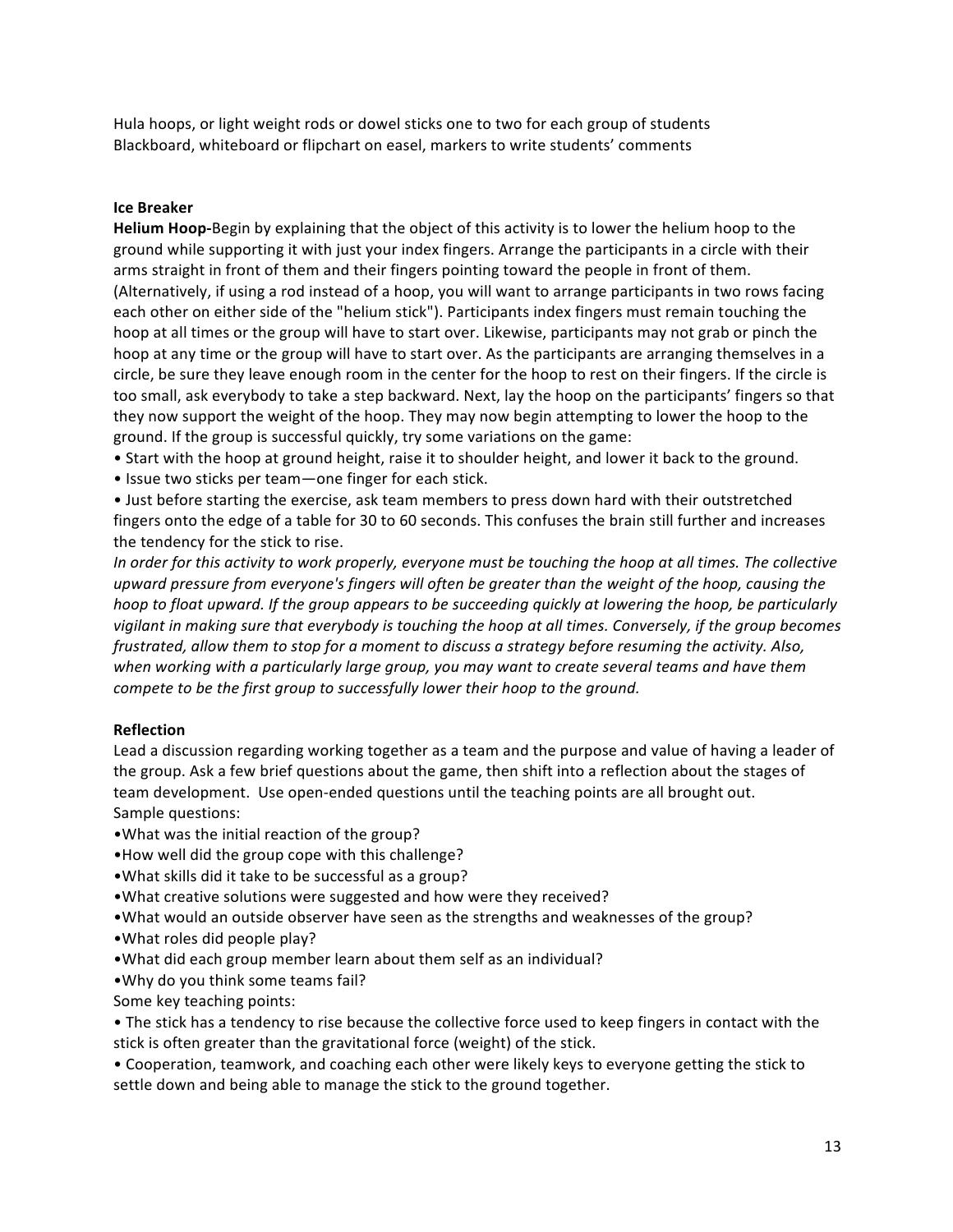#### **KEY TEACHING POINTS**

Ask the students to define leadership and what characteristics are necessary to be a good leader who can lead their team through the stages of development. Rather than reading the list to the group, ask leading questions to get the students to develop most of these tips and ideas themselves. Consider having somebody write the tips on a whiteboard, chalkboard, or easel pad as the students come up with their ideas.

• **Keep your word.** Don't make promises you can't keep.

• Be fair to all. A good leader shows no favorites. Don't allow friendships to keep you from being fair to all members.

• Be a good communicator. You don't need a commanding voice to be a good leader, but you must be willing to step out front with an effective "Let's go." A good leader knows how to get and give information so that everyone understands what's happening.

• Be flexible. Not everything goes as planned. Be prepared to shift to "Plan B" when "Plan A" doesn't work. Think about "Plan C."

• Be organized. The time you spend planning will be repaid many times over.

• Delegate. Some leaders assume that the task will not get done unless they do it themselves. Most people like to be challenged with a task. Empower your team members to do things they have never tried.

• **Set an example.** The most important thing you can do is lead by example. Whatever you do, your team members are likely to do the same. A cheerful attitude can keep everyone's spirits up.

• Be consistent. Nothing is more confusing than a leader who acts one way one moment and another way a short time later. If your team knows what to expect from you, they will more likely respond positively to your leadership.

• Give praise. The best way to get credit is to give it away. Often a "nice job" is all the praise necessary to make someone feel he is contributing to the efforts of the team.

• Ask for help. Don't be embarrassed to ask for help. You have many resources at your disposal. When confronted with a situation you don't know how to handle, ask someone with more experience for some advice and direction.

#### **PRACTICE WHAT YOU'VE LEARNED**

**Willow in the Wind.** One participant must volunteer or be chosen to be the "willow." The willow must stand in the middle of a group with their eyes closed, their feet together, and body upright. They will perform a series of "trust leans" against the other participants, whose job is to hold up the willow and pass them around without allowing them to fall or feel frightened as if they're going to fall. Before beginning, the instructor should discuss "spotting" techniques to all participants. Those who are not the willow must have one foot in front of the other, have their arms outstretched, elbows locked, and fingers loose, as well as be ready and alert. This will ensure that they will successfully pass the willow around without any troubles. Change the "willow" in the center until everyone, who chooses to be the willow has had an opportunity.

This technique helps the students establish and build trust with each other in an open, fun environment.

#### **Reflection**

Lead a discussion about the role trust plays within a group and how the leader must establish trust from their group members as well as trusting in their group to accomplish tasks.

- What does it feel like to rely on someone else?
- What about when you were falling backwards?
- How does a leader rely on their team members when working in a group?
- How does trust play a role in a team?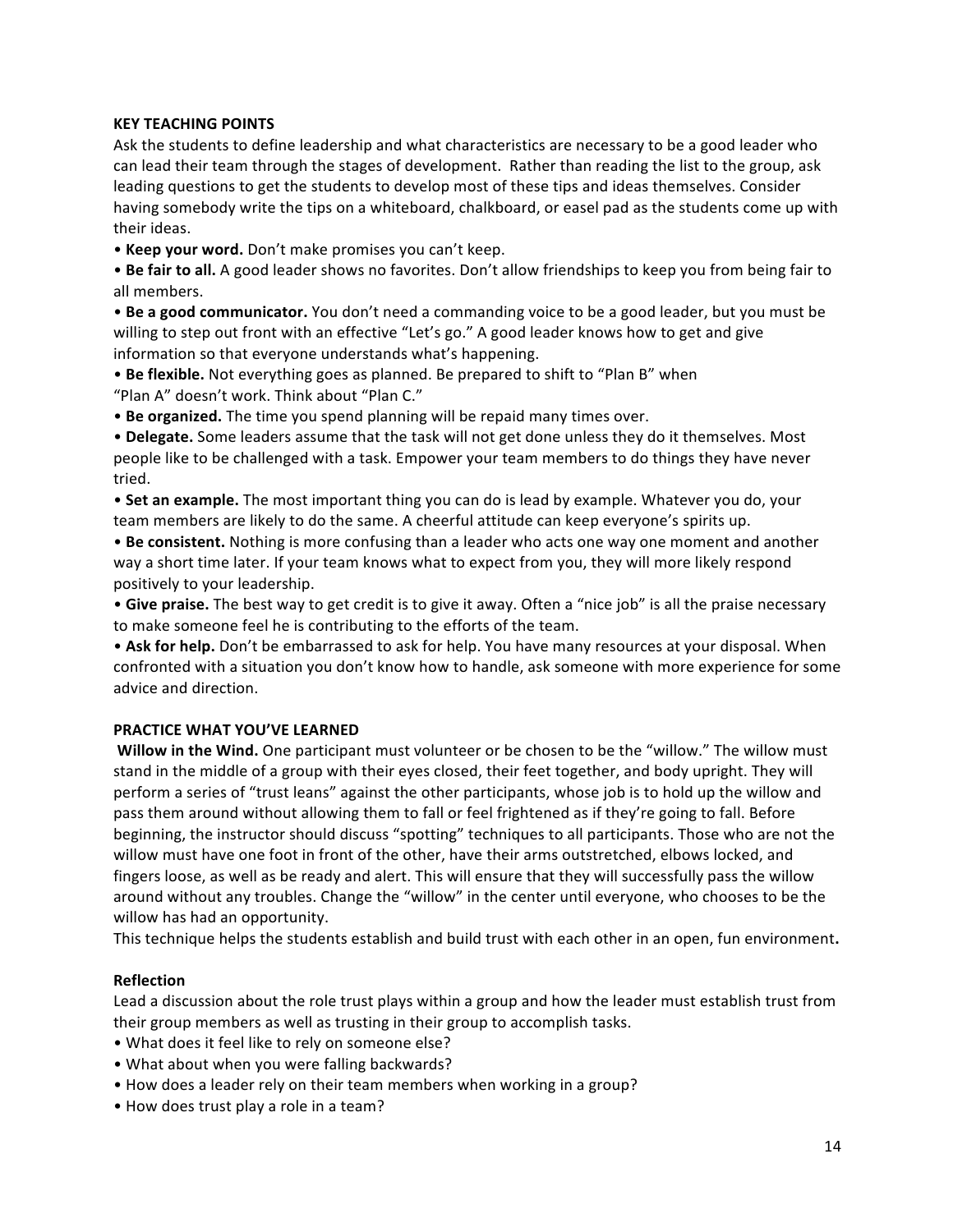Leader Comments It is important for a leader to plan for what is expected in developing a team, having the proper skills to lead a team and to develop trust from within his team.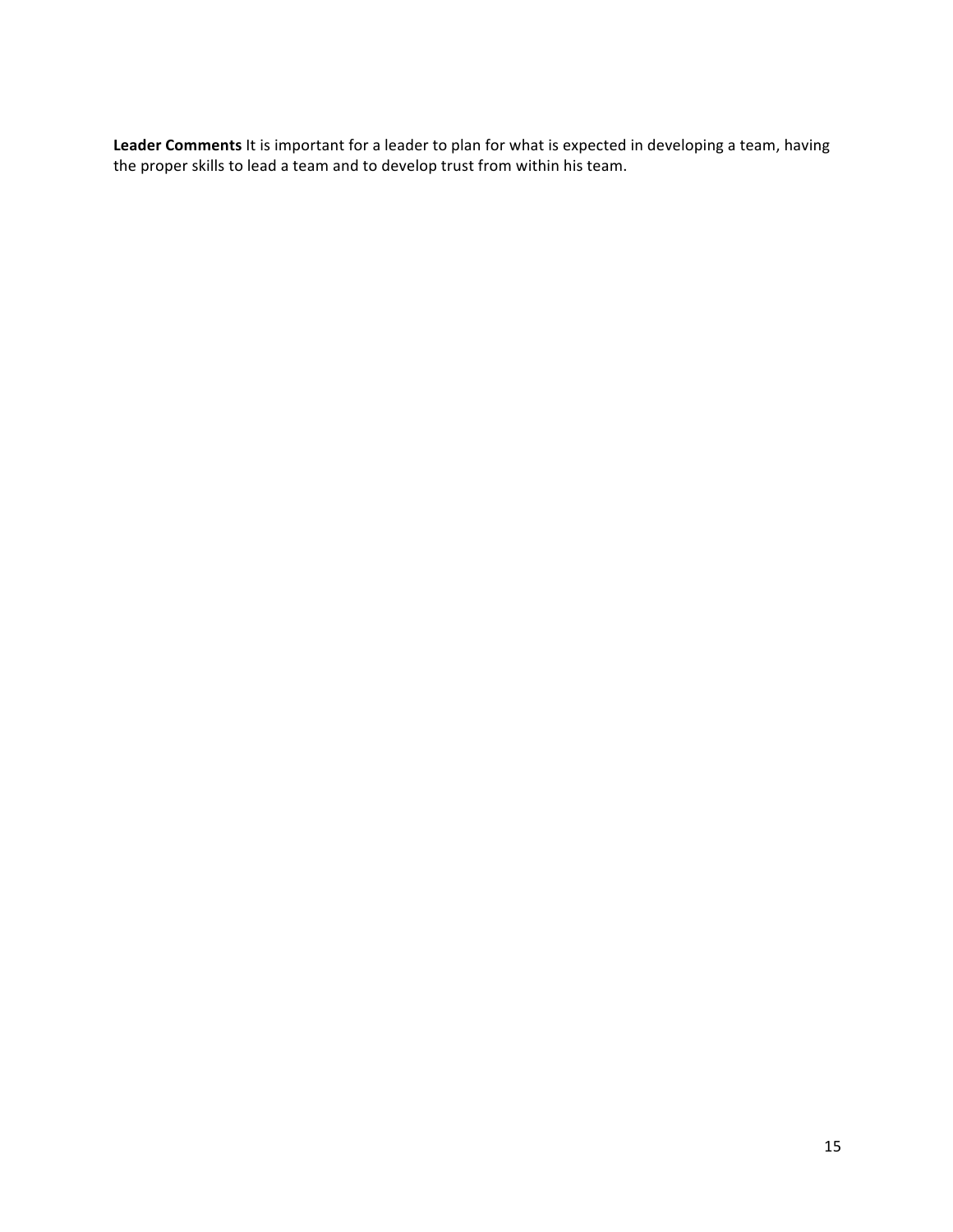#### Leadership Session III: Introduction to Servant Leadership

#### **INTRODUCTION**

Let nothing be done through selfish ambition or conceit, but in lowliness of mind let each esteem others *better than himself.* Philippians 2:3

*Yet it shall not be so among you; but whoever desires to become great among you, let him be your servant.* Matthew 20:26

#### **Learning Objectives**

This module discusses servant leadership.

Although the concept of servant leadership is timeless, servant leadership was not recognized as a leadership theory until 1970 when Robert K. Greenleaf published the essay, *The Servant as* Leader. Greenleaf describes the servant leader process as follows: "It begins with the natural feeling that one wants to serve, to serve *first*. Then the conscious choice brings one to aspire to lead." Greenleaf continues by stating the objective of a servant leader is to stimulate thought and action for building a better, more caring society.

#### **Materials**

8 1/2"x11" Plain Paper and pencils for each student Blackboard, whiteboard or flipchart on easel, markers to write students' comments Copies of the "Servant Leadership Profile-Revised" for each student

#### **Ice Breaker**

**Famous Quotes.** Use Addendum 2 for a list of famous leaders and their quotes. Print 2 lists; 1 is your master copy and the other is cut up into strips giving each person a quote or the name of a famous leader. When your group has assembled give each one a quote and the other the name of the leader. Ask people to mingle and find the person with whom the speech matches. Once they have paired up famous leader and famous speech they should spend a few minutes sharing a bit about themselves to each other and their thoughts on this particular leader.

When everyone has paired up ask the group to come back together and then ask pairs to introduce each other. Ask them to read the quotes out loud and see if anyone else can guess who the leader is. Once the leader is identified by the rest of the group the pair can then share a few thoughts on the leadership style of the leader. Carry on around the circle.

- This exercise can be quite difficult unless well known leaders and speeches are picked.
- The ice breaker can be quite lengthy with discussions of various leaders. With this in mind it's a great lead-in to leadership styles. However if this is not required at this moment in time you can omit this stage or keep it brief.

#### **Reflection**

- Do the famous quotes of the leaders give you insight into their style of leadership?
- What was your impression of the meaning of some of the quotes?
- How did the quotes reflect on the leader as an individual?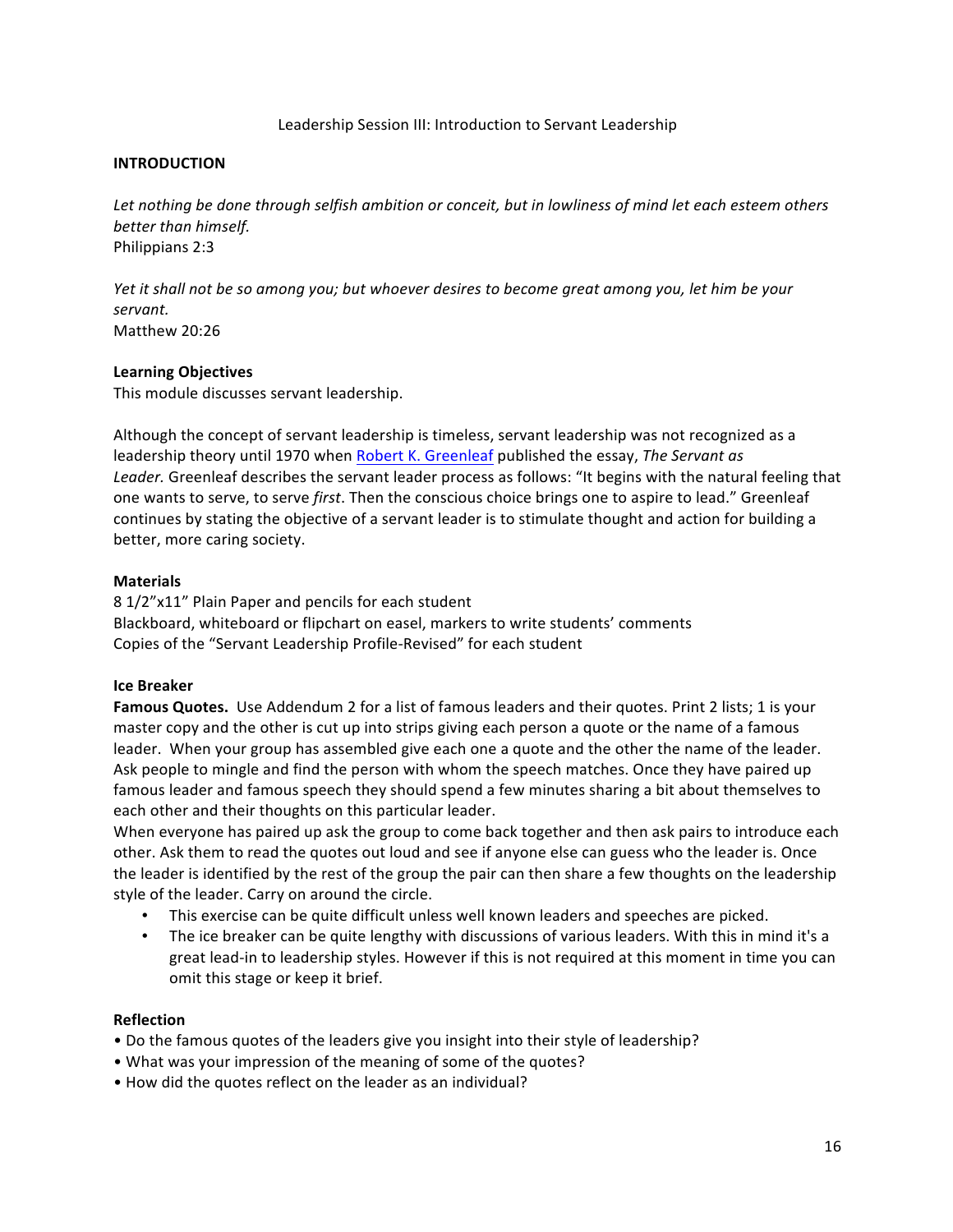#### **TEACHING POINTS**

In Greenleaf's essay, one of the most important characteristics of a servant leader is the *desire to serve*. Greenleaf believed this was critical as it reflected on "what we do in our little corner of the world" and "why we do it."

Servant leaders emphasize some of the following ideas and actions.

• The servant leader believes her/him "first among equals." This idea is at the very core of servant leadership. A servant leader does not consider her/him above those he leads. Rather, he is primus inter pares from Latin, meaning "first among equals." That is, he sees those he leads as peers to teach and to learn from. He is willing to lead others in order to reach an agreed upon goal, but he doesn't believe that being the leader makes him better than others. The servant leader is a team builder. She/he will draw on the strengths of followers, and be a follower herself/himself when appropriate. Such a leader doesn't lead by decree or dictate. Instead, he or she leads by allowing everyone to do what he or she does well. The style of guidance of servant leader--where people, as equals, are able to voice their concerns and work to their potential--is not a heavy weight on followers. Instead, the servant leader shares burdens and benefits equally with these peers. Everyone involved benefits.

• The servant leader uses power honestly. A servant leader uses leadership and power legitimately, for **the good of the people he or she serves.** The leader sees leadership as a means to obtain the general good, not as a desired personal end. For those of us watching people in power, the difference is very clear. We don't look up to the lone leader who uses his muscle and brags of his brawn, nor to the politician who uses polished talk and brags of his skill. We look up to the 'Mother Theresa's,' St. John Chrysostom's, and the Nelson Mandela's of the world: they are servant leaders who have filled their positions with integrity.

• The servant leader understands the importance of day-to-day details. A servant leader is not a person of "The Great Talk" only. A servant leader knows that it is never "about them" but rather about the **team and their work.** Great speeches make up a very small portion of leadership, and their need is even smaller for a servant leader. Being a servant leader is more about the one-on-one discussions and in taking care of the everyday details.

• The servant leader listens to and cares for his or her constituents. Servant leaders are willing to take the time to listen to what others have to say. In fact, they are more than willing--they actively seek out the opinions and ideas of these followers. This is of top importance to the servant leader. The servant leader is not closed-minded. She/he listens and learns from her/his constituents. She/he is open to improvement. Therefore, if she/he is convinced that the other is right, he will gracefully accede to the other's suggestion. Listening is innate to the servant leader--caring about others is a part of who they are. They can use that skill and learn from their followers; they aren't only teachers.

• The servant leader involves others and helps people get what they want. The servant leader cares about people; and so she/he will naturally find out what they want, and help them to get it. A servant leader knows--and uses--the language of his constituents.

• The servant leader stretches his or her constituents. While, the servant leader starts where people are, he doesn't stop there. Instead, the servant leader helps others see the potential that exists. A servant leader helps people to do things they didn't know they could. He/she sits down with his/her constituents to set goals that are both feasible and challenging.

• The servant leader promotes teamwork and inspires others to service. Finally, a servant leader knows she/he can't do it all alone--and frankly, she/he wouldn't want to if she/he could. A servant leader wants to work with and for others. To do so, then, the leader must be able to inspire those she/he serves to serve others.

• A servant leader adapts to fit the situation. A servant leader gauges each situation and responds to each individually. When appropriate, she/he will pass over the reins to someone whose leadership style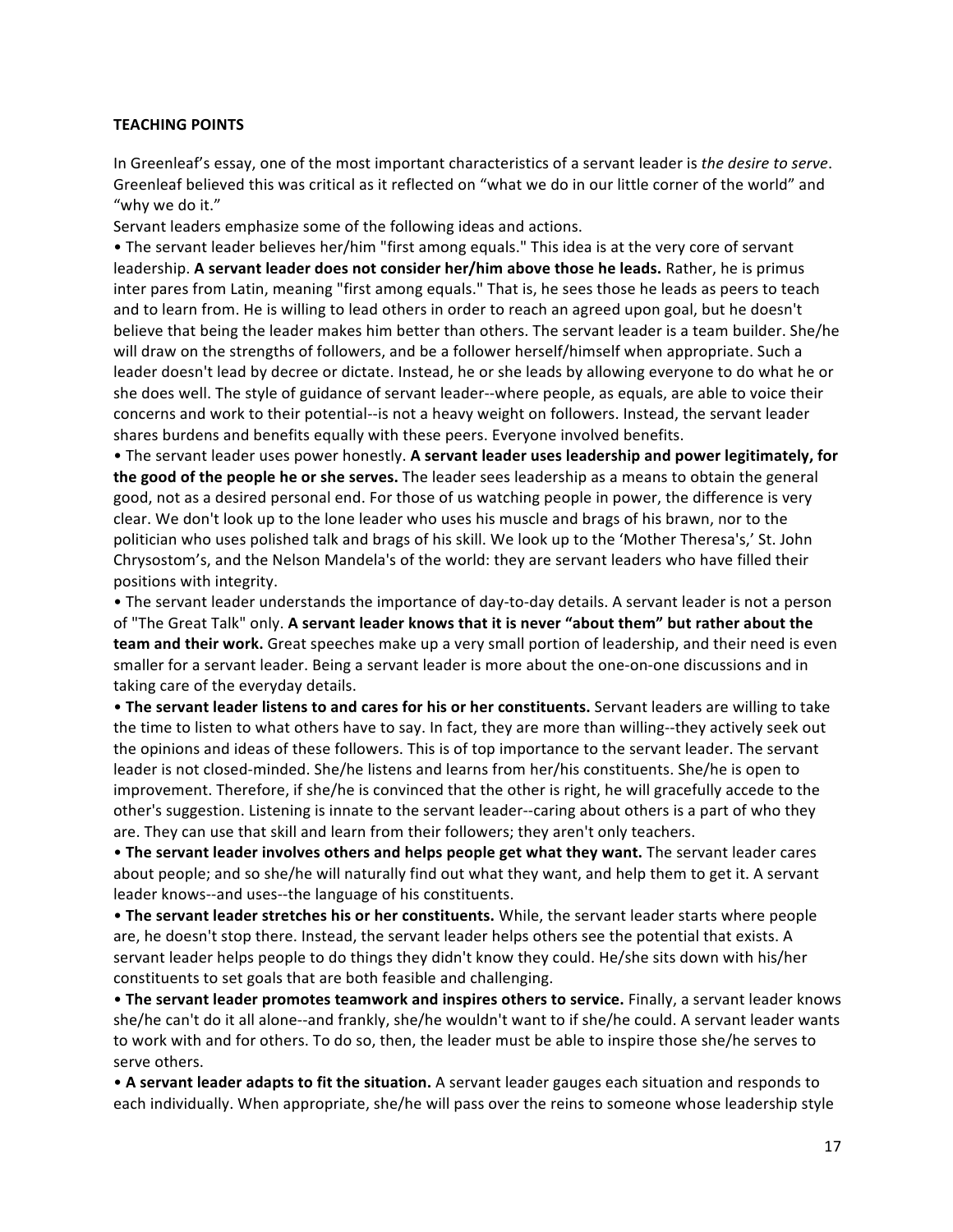is more appropriate to the situation--she/he works with people's strengths. A good leader understands when she/he is not necessarily the best person for the job; she/he knows her/his strengths as well as weaknesses, and can gracefully pass on opportunities best suited to other individuals.

In addition Williams and McKibben's book "Oriented Leadership" (1994) describes Jesus Christ as a servant leader who taught his disciples the following about servant leadership:

• Servant Leadership is the leadership model of the Kingdom of God. Christ came to do the will of God and rejoin humankind with the Father, thus showing us how to act towards each other. They use the example of Christ washing His Disciples feet to explain how our Lord, with all His power, acts as a servant to humanity. He expects all of his followers to follow this example, not to use their authority to "lord it over" those below them.

• Most leaders fear they will lose their authority if they begin to move toward servant leadership. Christ led by using gentleness, humility and serving to demonstrate His authority. Even though He was one part of the Holy Trinity, with Divine Power, He did not wield that authority and power to overthrow the Devil when He suffered the temptations for forty days. He was assertive about His mission and the values of the Kingdom but did not abuse His authority.

• Servant Leadership is an understanding which is modeled after Christ and the Holy Trinity. Followers empower leaders to lead them because they recognize particular gifts and abilities which make it possible for them to lead. Likewise servant leaders empower their followers to take responsibility for **their own actions and work toward a common vision.** 

#### **Reflection**

Lead a discussion about servant leadership. Use open-ended questions until the teaching points are all brought out. Sample questions:

• Who are famous leaders who have used Servant Leader style of leadership? This was the leadership style of Jesus Christ, Mother Theresa, and St. John Chrysostom. They demonstrate their leadership by "gentleness, humility, and serving" (Williams and McKibben, 1994 pg 182).

• What do you think the phrase "servant leadership" means?

• What does that mean to you? How can you be an effective servant leader in your parish? School? Home?

• Is servant leadership focused on the team, the individuals, or both/all?

- What do you think other members of the team think of a good servant leader?
- What are some examples of how you can be a good servant leader? Some key teaching points:
- Servant leaders possess authority based on servanthood and love.
- Servant leadership is about making the choice to lead, to give more than you receive, and to make a difference.

• Effective servant leaders care about others, about helping others succeed, and about making the group successful.

• It is important to build up the idea and value of servant leadership in our students and adult leaders.

• A good group leader is focused on the success of the members of his team—as individuals and as a team. Servant leaders understand what success looks like not only for the team as a whole, but also for each member of the team.

• Group members can see when a leader cares about their needs and is focused on their success. That service earns him the group's respect. When you have that respect, you have earned the title and role of leader.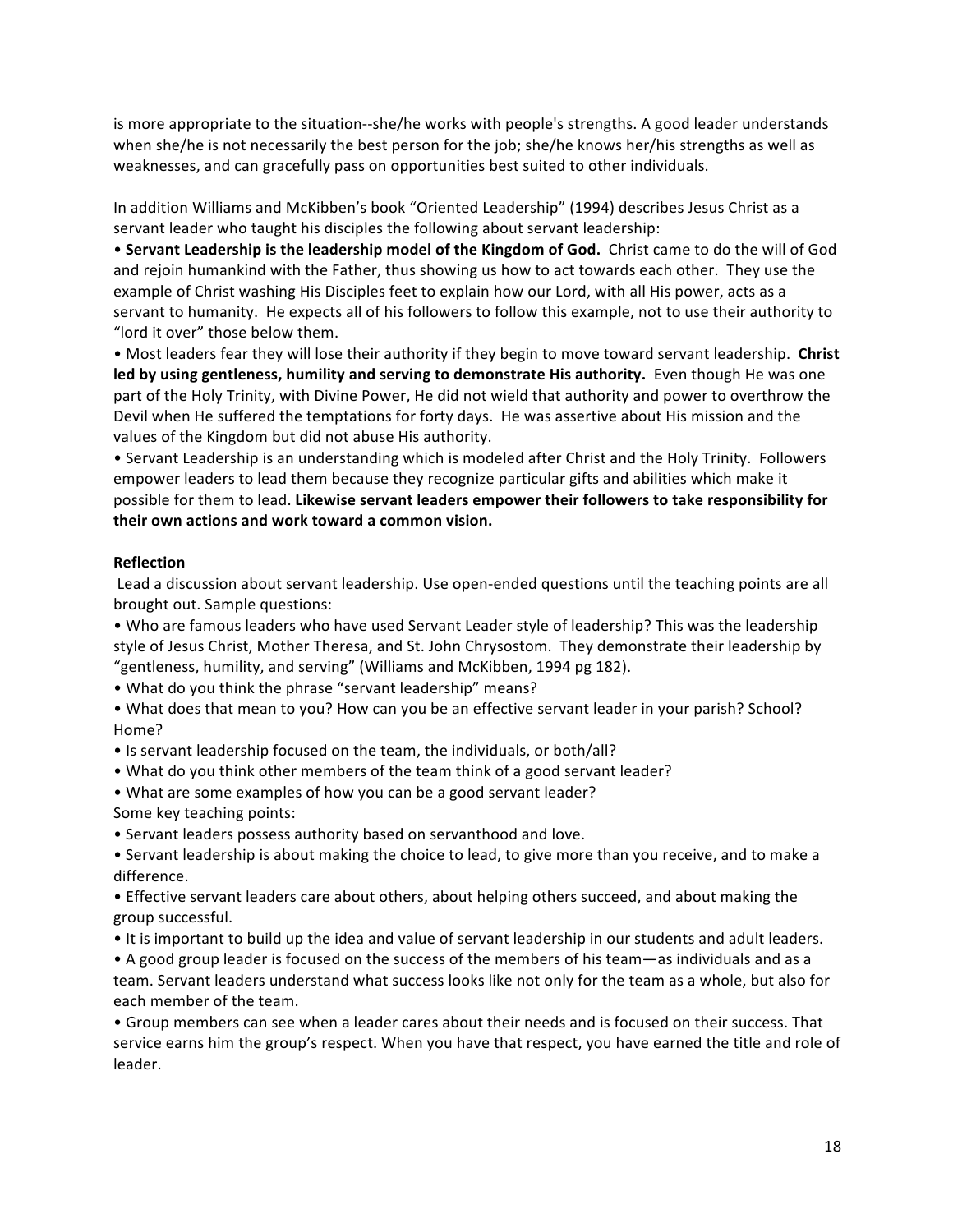• A group leader who seeks to serve knows his members well enough to help them succeed, helps his group through its day-to-day operation, manages and delegates group duties, focuses on how to help all members be successful in their assigned tasks, and works to bring the group together as a team. • Servant leaders want to lead because they know they can help make a difference and provide a better experience for every individual.

#### **PRACTICE WHAT YOU'VE LEARNED**

Have each student complete the Servant Leadership Profile-Revised. Once completed, have the students grade themselves based on the Coding Key in Addendum 5.

#### **Reflection**

After the students have completed the Servant Leadership Profile-Revised, lead a reflection about the 7 factors of Servant Leadership and how this program is designed to help improve those skills and qualities, but it also means the students are willing and participating to improve their skills.

**Leaders Comments** It is important for individuals in leadership roles to know what their own strengths and weaknesses. Leaders continue to improve their leadership skills for the benefit of those whom they lead.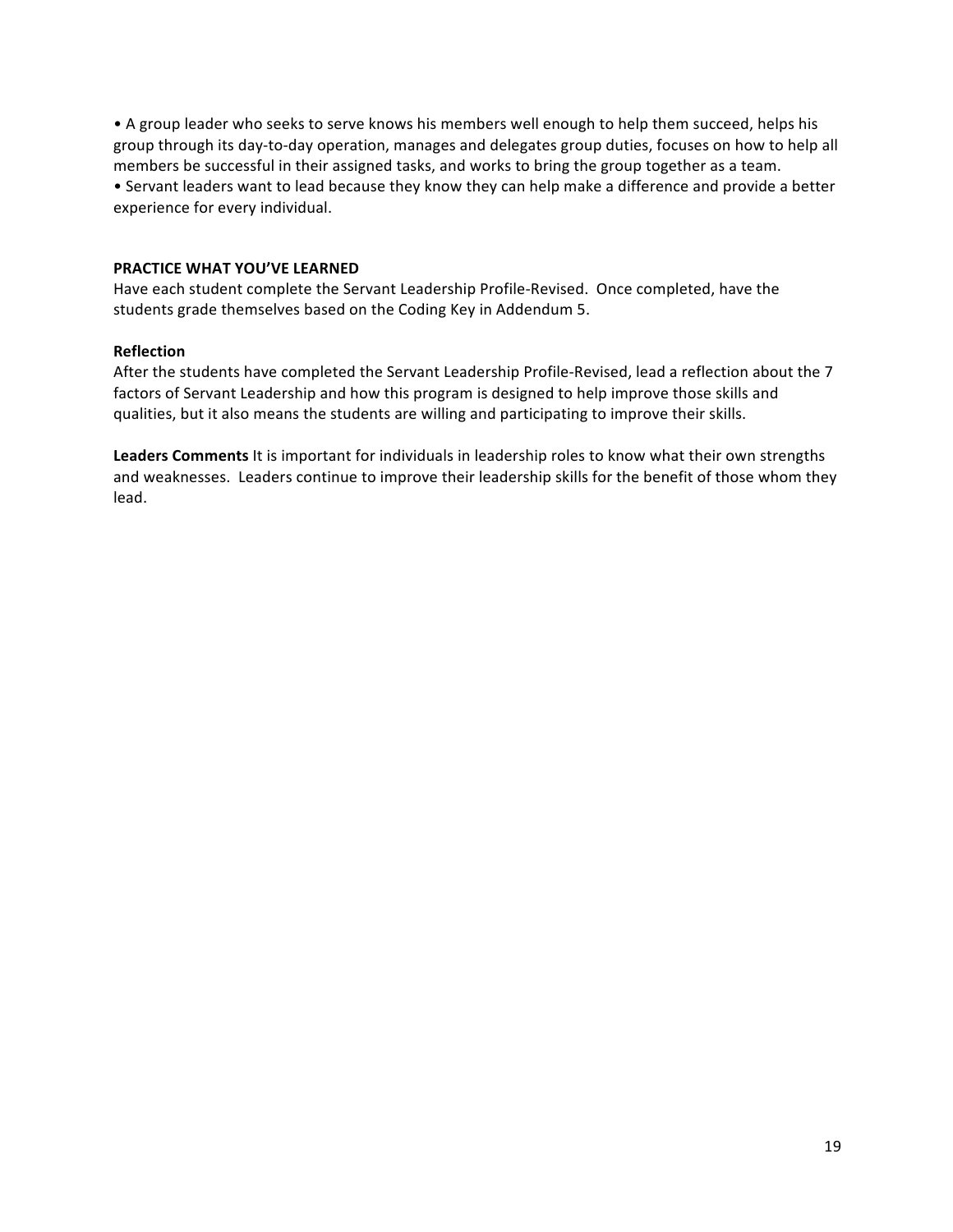## **Servant Leadership Profile - Revised © Paul T. P. Wong, Ph.D. & Don Page, Ph.D.**

Leadership matters a great deal in the success or failure of any organization. This instrument was designed to measure both positive and negative leadership characteristics.

Please use the following scale to indicate your agreement or disagreement with each of the statements in describing your own attitudes and practices as a leader. If you have not held any leadership position in an organization, then answer the questions as if you were in a position of authority and responsibility. There is no right or wrong answers. Simply rate each question in terms of what you really believe or normally do in leadership situations.

|                          |                  |  | 4 |  |                       |      |  |  |
|--------------------------|------------------|--|---|--|-----------------------|------|--|--|
| <b>Strongly Disagree</b> | <b>Undecided</b> |  |   |  | <b>Strongly Agree</b> |      |  |  |
| (SD)                     |                  |  |   |  |                       | (SA) |  |  |

For example, if you strongly agree, you may circle 7, if you mildly disagree, you may circle 3. If you are undecided, circle 4, but use this category sparingly.

| 1. | To inspire team spirit, I communicate enthusiasm and<br>confidence.                                      |              |                | 1 2 3 4 5 6 7  |         |   |         |                |
|----|----------------------------------------------------------------------------------------------------------|--------------|----------------|----------------|---------|---|---------|----------------|
| 2. | I listen actively and receptively to what others have to<br>say, even when they disagree with me.        | $\mathbf{1}$ |                | 2 3 4 5 6      |         |   |         | $\overline{7}$ |
| 3. | I practice plain talking - I mean what I say and say<br>I mean.                                          | $\mathbf{1}$ | $\overline{2}$ | $\overline{3}$ |         |   | 4 5 6 7 |                |
| 4. | I always keep my promises and commitments to<br>others.                                                  | $\mathbf{1}$ | 2              | $\mathbf{3}$   | 4 5 6   |   |         | $\overline{7}$ |
| 5. | I grant all my workers a fair amount of responsibility<br>and latitude in carrying out their tasks.      | $\mathbf{1}$ | $2^{\circ}$    | $\overline{3}$ | 4 5 6   |   |         | -7             |
|    | 6. I am genuine and honest with people, even when such<br>transparency is politically unwise.            | $\mathbf{1}$ |                | $2 \quad 3$    | 4 5 6   |   |         | -7             |
|    | 7. I am willing to accept other people's ideas, whenever<br>they are better than mine.                   | 1            | $\overline{2}$ | $\overline{3}$ | 4 5 6   |   |         | $\overline{7}$ |
| 8. | I promote tolerance, kindness, and honesty in the<br>work place.                                         | $\mathbf{1}$ | 2              | $\overline{3}$ | 4 5 6   |   |         | - 7            |
| 9. | To be a leader, I should be front and center in every<br>function in which I am involved.                | $\mathbf{1}$ | $2^{\circ}$    |                | 3 4 5 6 |   |         | $\overline{7}$ |
|    | 10. I create a climate of trust and openness to facilitate<br>participation in decision making.          | $\mathbf{1}$ |                | 2 3 4 5 6 7    |         |   |         |                |
|    | 11. My leadership effectiveness is improved through<br>empowering others.                                | $\mathbf{1}$ |                | $2 \quad 3$    | 4 5 6   |   |         | - 7            |
|    | 12. I want to build trust through honesty and empathy.<br>13. I am able to bring out the best in others. | $\mathbf{1}$ | $2^{\circ}$    | $\mathbf{3}$   | 4 5 6   |   |         | $\overline{7}$ |
|    | 14. I want to make sure that everyone follows orders<br>without questioning my authority.                | $\mathbf{1}$ | $\overline{2}$ | 3              | 4 5 6   |   |         | - 7            |
|    | 15. As a leader, my name must be associated with every<br>initiative.                                    | $\mathbf{1}$ | $\overline{2}$ | 3              | 4       | 5 | 6       | 7              |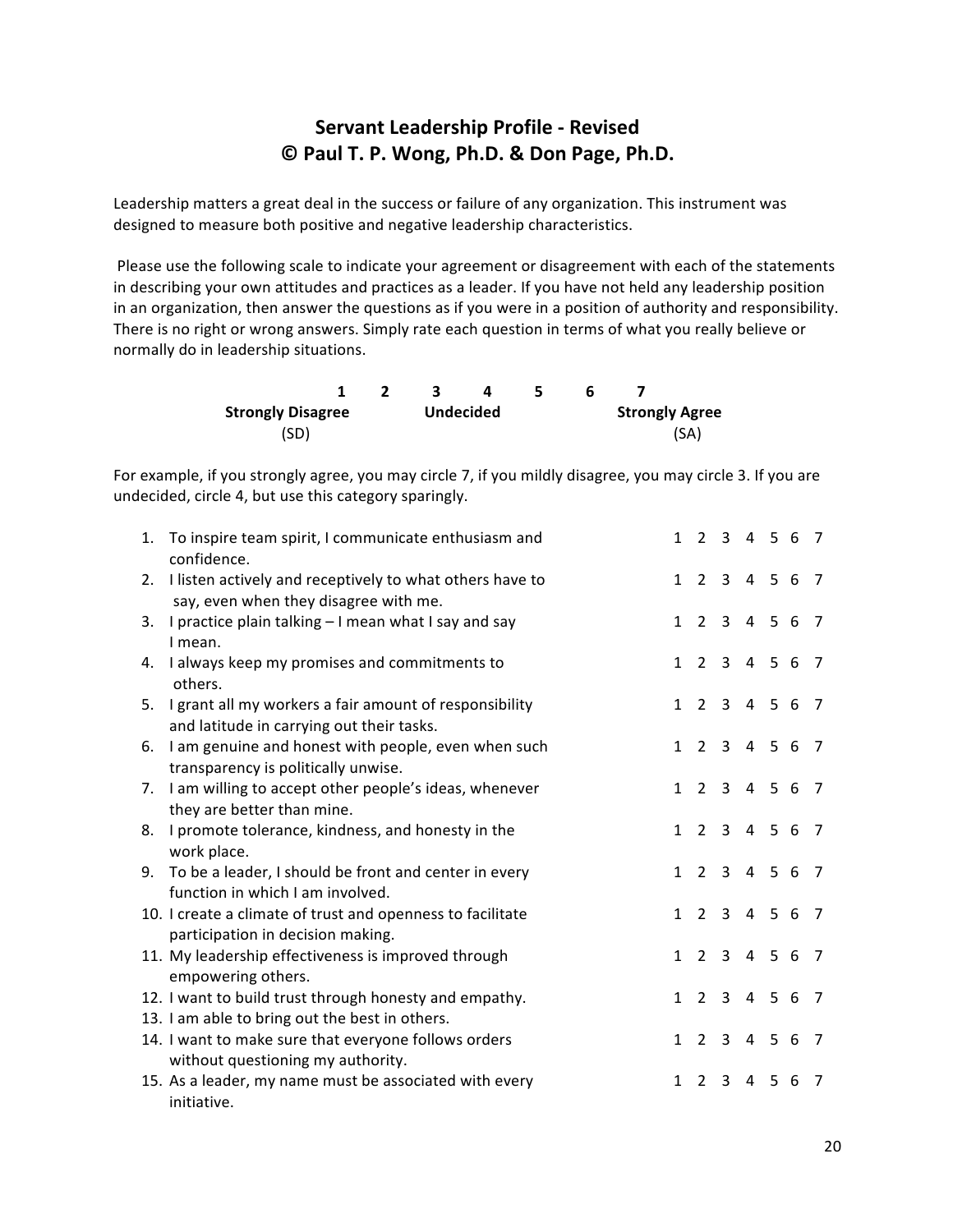| 16. I consistently delegate responsibility to others and    | $\mathbf{1}$   | $\overline{2}$ | 3 4 5 6 7                |                |       |    |                |
|-------------------------------------------------------------|----------------|----------------|--------------------------|----------------|-------|----|----------------|
| empower them to do their job.                               |                |                |                          |                |       |    |                |
| 17. I seek to serve rather than be served.                  | $\mathbf{1}$   | $\overline{2}$ | $\mathbf{3}$             |                | 4 5 6 |    | 7              |
| 18. To be a strong leader, I need to have the power to do   | $\mathbf{1}$   | $2^{\circ}$    |                          | 3 4 5 6        |       |    | $\overline{7}$ |
| whatever I want without being questioned.                   |                |                |                          |                |       |    |                |
| 19. I am able to inspire others with my enthusiasm and      | $\mathbf{1}$   | $\overline{2}$ | 3                        | $\overline{4}$ | 5 6   |    | $\overline{7}$ |
| confidence in what can be accomplished.                     |                |                |                          |                |       |    |                |
| 20. I am able to transform an ordinary group of             | $\mathbf{1}$   | $\overline{2}$ | 3                        | $\overline{4}$ | 5 6   |    | - 7            |
| individuals into a winning team.                            |                |                |                          |                |       |    |                |
| 21. I try to remove all organizational barriers so that     | $\mathbf{1}$   | $2^{\circ}$    | $\overline{3}$           |                | 4 5 6 |    | $\overline{7}$ |
| others can freely participate in decision-making.           |                |                |                          |                |       |    |                |
| 22. I devote a lot of energy to promoting trust, mutual     | $\mathbf{1}$   | $\overline{2}$ | 3                        | $\overline{4}$ | 5 6   |    | - 7            |
| understanding and team spirit.                              |                |                |                          |                |       |    |                |
|                                                             | $\mathbf{1}$   | $\overline{2}$ | $\overline{3}$           | $\overline{4}$ | 5 6   |    | $\overline{7}$ |
| 23. I derive a great deal of satisfaction in helping others |                |                |                          |                |       |    |                |
| succeed.                                                    |                |                |                          |                |       |    |                |
| 24. I have the moral courage to do the right thing, even    | $\mathbf{1}$   | $\overline{2}$ | 3                        | 4              | 5     | 6  | -7             |
| when it hurts me politically.                               |                |                |                          |                |       |    |                |
| 25. I am able to rally people around me and inspire them    | $\mathbf{1}$   | $\overline{2}$ | $\mathbf{3}$             | $\overline{4}$ | 5 6   |    | $\overline{7}$ |
| to achieve a common goal.                                   |                |                |                          |                |       |    |                |
| 26. I am able to present a vision that is readily and       | $\mathbf{1}$   | $\overline{2}$ | 3 <sup>7</sup>           | $\overline{4}$ | 5 6   |    | - 7            |
| enthusiastically embraced by others.                        |                |                |                          |                |       |    |                |
| 27. I invest considerable time and energy in helping        |                |                |                          |                |       |    |                |
| others overcome their weaknesses and develop                | $\mathbf{1}$   | $2^{\circ}$    | $\mathbf{3}$             | $\overline{4}$ | 5 6   |    | 7              |
| their potential.                                            |                |                |                          |                |       |    |                |
| 28. I want to have the final say on everything, even areas  | 1              | 2              | 3                        | 4              | 5 6   |    | -7             |
| where I don't have the competence.                          |                |                |                          |                |       |    |                |
| 29. I don't want to share power with others, because they   | $\mathbf{1}$   | $2^{\circ}$    | $\mathbf{3}$             |                | 4 5 6 |    | $\overline{7}$ |
| may use it against me.                                      |                |                |                          |                |       |    |                |
| 30. I practice what I preach.                               | 1              | 2              | 3                        | $\overline{4}$ | - 5   | -6 | - 7            |
| 31. I am willing to risk mistakes by empowering others to   | $\mathbf{1}$   | $\overline{2}$ | $\mathbf{3}$             |                | 4 5 6 |    | $\overline{7}$ |
| "carry the ball."                                           |                |                |                          |                |       |    |                |
| 32. I have the courage to assume full responsibility for    | $\mathbf{1}$   | $\overline{2}$ | 3                        | $\overline{4}$ | 5 6   |    | - 7            |
| my mistakes and acknowledge my own limitations.             |                |                |                          |                |       |    |                |
| 33. I have the courage and determination to do what is      |                |                | 2 3 4 5 6 7              |                |       |    |                |
| right in spite of difficulty or opposition.                 |                |                |                          |                |       |    |                |
| 34. Whenever possible, I give credits to others.            | 1              |                | 2 3 4 5 6                |                |       |    | $\overline{7}$ |
| 35. I am willing to share my power and authority with       | 1              |                | 2 3 4 5 6 7              |                |       |    |                |
| others in the decision making process.                      |                |                |                          |                |       |    |                |
| 36. I genuinely care about the welfare of people working    | $\mathbf{1}$   |                | 2 3 4 5 6                |                |       |    | 7              |
| with me.                                                    |                |                |                          |                |       |    |                |
| 37. I invest considerable time and energy equipping         | $\mathbf{1}$   |                | 2 3 4 5 6                |                |       |    | 7              |
| others.                                                     |                |                |                          |                |       |    |                |
| 38. I make it a high priority to cultivate good             | $\mathbf{1}$   | $\overline{2}$ | 3 <sup>1</sup>           | $\overline{4}$ | 56    |    | 7              |
| relationships among group members.                          |                |                |                          |                |       |    |                |
|                                                             |                |                |                          |                |       |    |                |
| 39. I am always looking for hidden talents in my workers.   | 1<br>$1 \quad$ |                | 2 3 4 5 6<br>2 3 4 5 6 7 |                |       |    | - 7            |
| 40. My leadership is based on a strong sense of mission.    |                |                |                          |                |       |    |                |
| 41. I am able to articulate a clear sense of purpose and    | $\mathbf{1}$   |                | 2 3 4 5 6 7              |                |       |    |                |
| direction for my organization's future.                     |                |                |                          |                |       |    |                |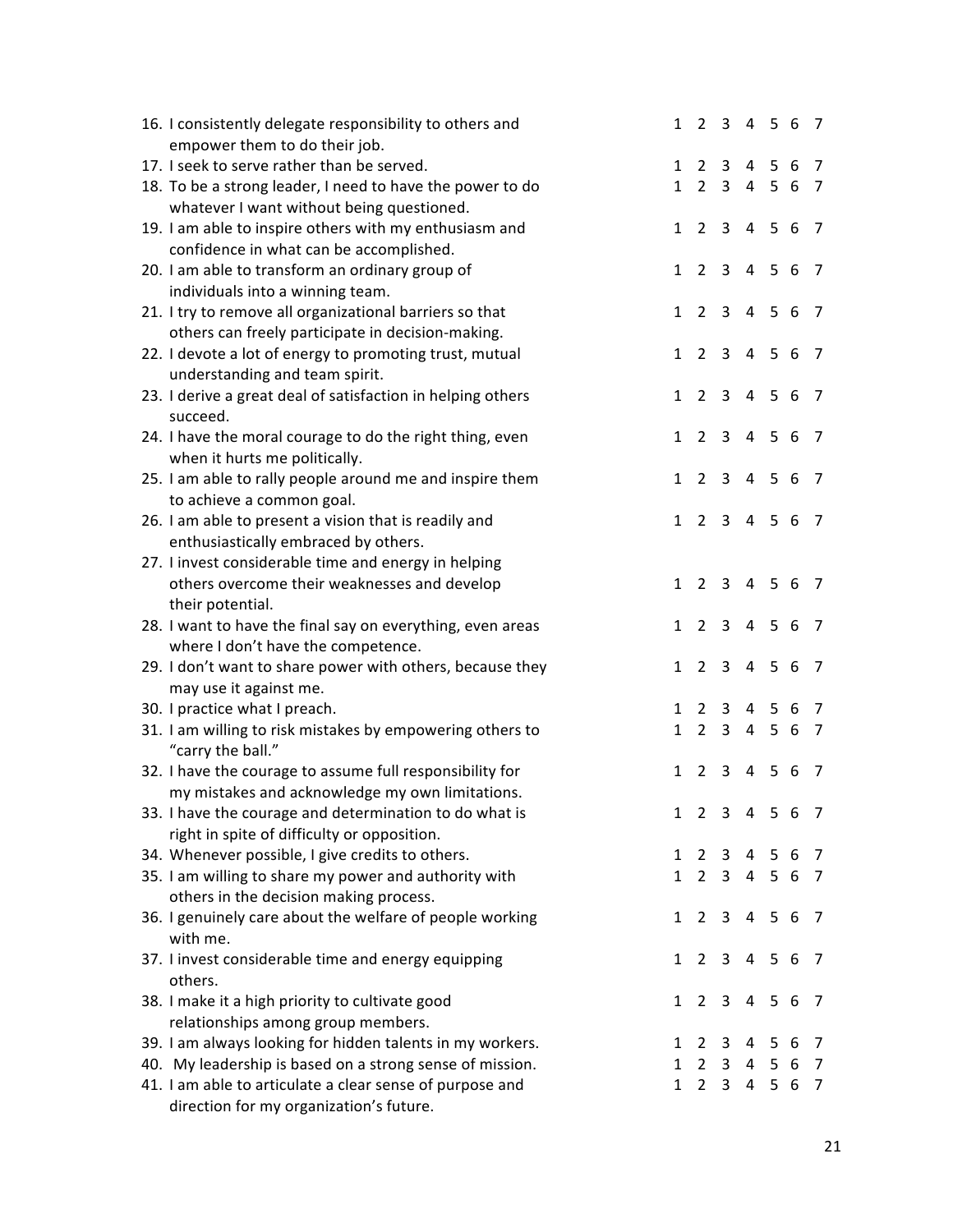| 42. My leadership contributes to my                                            | $\mathbf{1}$ |                       | 2 3 4 5 6 7    |                |                |   |                |
|--------------------------------------------------------------------------------|--------------|-----------------------|----------------|----------------|----------------|---|----------------|
| employees/colleague's personal growth.                                         |              |                       |                |                |                |   |                |
| 43. I have a good understanding of what is happening                           | $\mathbf{1}$ | $2^{\circ}$           | $\mathbf{3}$   | 4 5 6          |                |   | 7              |
| inside the organization.                                                       |              |                       |                |                |                |   |                |
| 44. I set an example of placing group interests above self                     | $\mathbf{1}$ | $2^{\circ}$           | 3              |                | 4 5 6          |   | 7              |
| interests.                                                                     |              |                       |                |                |                |   |                |
| 45. I work for the best interests of others rather than self.                  | 1            | $\overline{2}$        | 3              | 4              | 56             |   | 7              |
| 46. I consistently appreciate, recognize, and encourage the<br>work of others. | $\mathbf{1}$ | $\overline{2}$        | $\mathbf{3}$   | $\overline{4}$ | 56             |   | 7              |
| 47. I always place team success above personal success.                        | 1            | $\mathbf{2}^{\prime}$ | 3              | 4              | 5 6            |   | 7              |
| 48. I willingly share my power with others, but I do not                       | $\mathbf{1}$ | $\overline{2}$        | $\mathbf{3}$   | $\overline{4}$ | 5 6            |   | 7              |
| abdicate my authority and responsibility.                                      |              |                       |                |                |                |   |                |
| 49. I consistently appreciate and validate others for their                    | $\mathbf{1}$ | $\overline{2}$        | 3              | $\overline{4}$ | 5 <sup>1</sup> | 6 | 7              |
| contributions.                                                                 |              |                       |                |                |                |   |                |
| 50. When I serve others, I do not expect any return.                           | 1            | $\overline{2}$        | 3              | 4              | 5 6            |   | 7              |
| 51. I am willing to make personal sacrifices in serving                        | $\mathbf{1}$ | $2^{\circ}$           | $\mathbf{3}$   |                | 4 5 6          |   | 7              |
| others.                                                                        |              |                       |                |                |                |   |                |
| 52. I regularly celebrate special occasions and events to                      | $\mathbf{1}$ | $\overline{2}$        | 3              | $\overline{4}$ | 56             |   | 7              |
| foster a group spirit.                                                         |              |                       |                |                |                |   |                |
| 53. I consistently encourage others to take initiative.                        | 1            | $\overline{2}$        | 3              | 4              | 56             |   | 7              |
| 54. I am usually dissatisfied with the status quo and know                     | $\mathbf{1}$ | $\overline{2}$        | $\overline{3}$ | $\overline{4}$ | 5 6            |   | 7              |
| how things can be improved.                                                    |              |                       |                |                |                |   |                |
| 55. I take proactive actions rather than waiting for events                    | 1            | $\overline{2}$        | $\mathbf{3}$   | $\overline{4}$ | 5 6            |   | 7              |
| to happen to me.                                                               |              |                       |                |                |                |   |                |
| 56. To be a strong leader, I need to keep all my                               | $\mathbf{1}$ | $\overline{2}$        | $\overline{3}$ |                | 4 5 6          |   | 7              |
| subordinates under control.                                                    |              |                       |                |                |                |   |                |
| 57. I find enjoyment in serving others in whatever role or                     | 1            | $\overline{2}$        | $\mathbf{3}$   | 4 5 6          |                |   | 7              |
| capacity.                                                                      |              |                       |                |                |                |   |                |
| 58. I have a heart to serve others.                                            | 1            | $\mathbf{2}^{\prime}$ | 3              | 4              | 56             |   | 7              |
| 59. I have great satisfaction in bringing out the best in others.              | $\mathbf{1}$ | $2^{\circ}$           | $\mathbf{3}$   |                | 4 5 6          |   | $\overline{7}$ |
| 60. It is important that I am seen as superior to my                           | $\mathbf{1}$ | $\overline{2}$        | $\mathbf{3}$   |                | 4 5 6          |   | 7              |
| subordinates in everything.                                                    |              |                       |                |                |                |   |                |
| 61. I often identify talented people and give them                             | $\mathbf{1}$ | $\overline{2}$        | 3              | 4              | 5 6            |   | -7             |
| opportunities to grow and shine.                                               |              |                       |                |                |                |   |                |
| 62. My ambition focuses on finding better ways of                              | 1            | 2                     | 3              | 4              | 5              | 6 | 7              |
| serving others and making them successful.                                     |              |                       |                |                |                |   |                |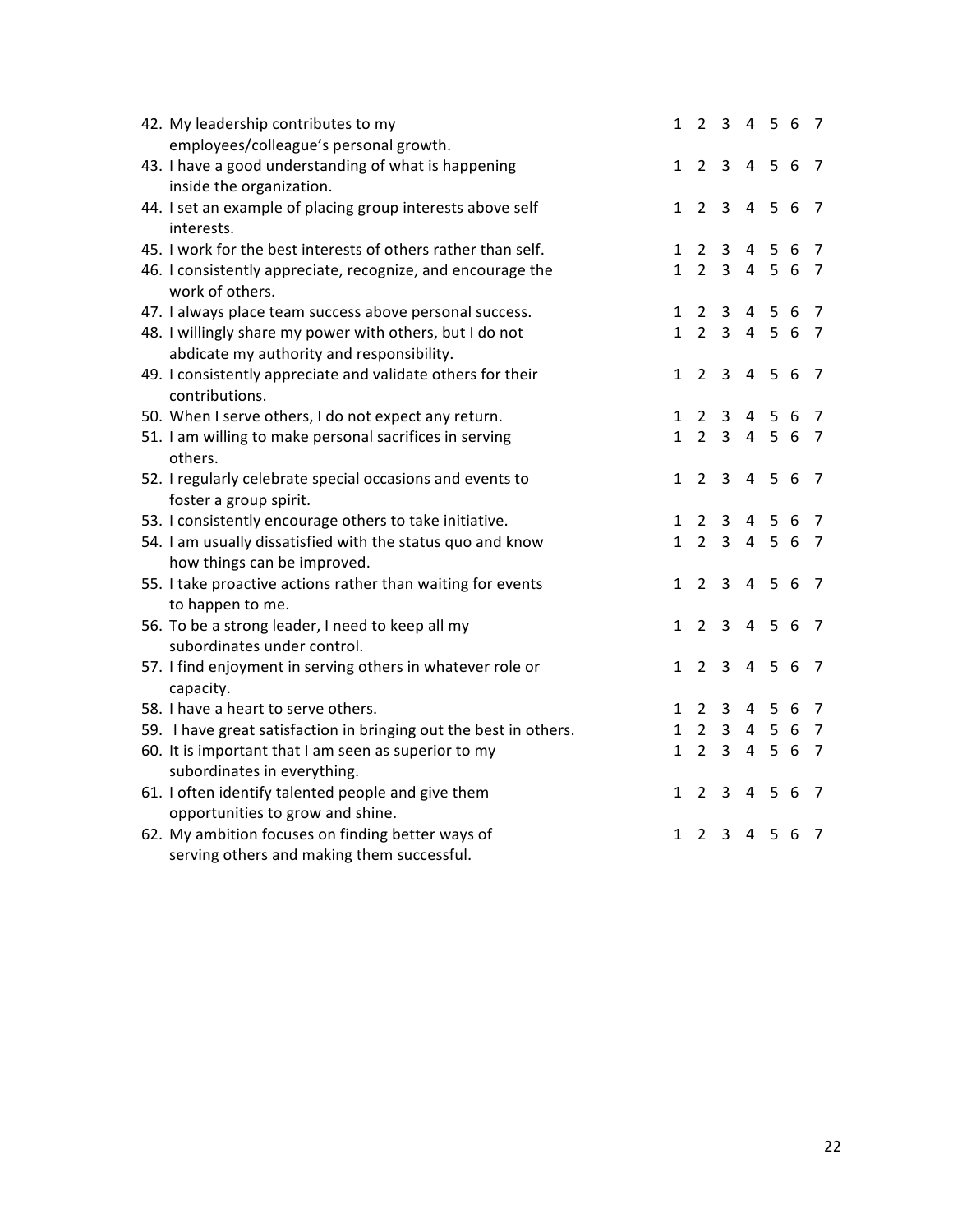#### Leadership Session IV: Teamwork and Decision Making

#### **INTRODUCTION**

*If* the foot should say, "Because I am not a hand, I am not of the body," is it therefore not of the body? And if the ear should say, "Because I am not an eye, I am not of the body?" it therefore not of the body? *If* the whole body were an eye, where would be the hearing? If the whole were hearing, where would be the smelling? But now God has set the members, each one of them, in the body just as He pleased. And *if* they were all one member, where would the body be? But now indeed there are many members, yet *one body.*

1 Corinthians 12:17-20

The most basic task of a Church leader is to discern the spiritual gifts of all those under his authority, and to encourage those gifts to be used to the full for the benefit of all. St. John Chrysostom

#### **Learning Objectives**

This module teaches different styles of decision making and how to use it in a group. It also builds upon the previous module of leadership styles using an activity to develop each individual's leadership style.

The role of the leader is to guide the team towards the best decision making technique appropriate for the circumstances. Decision making is selecting a course of action from among available alternatives.

#### **Materials**

8 1/2"x11" Plain Paper and pencils for each student, tape Blackboard, whiteboard or flipchart on easel, markers to write students' comments Copies of Addendum 3 and 4 for discussing Consensus decision making for each student Copies of the Wilderness Survival Worksheet for each student Addendum 6

#### **Ice Breaker**

**What Matters Most.** Ask a group of participants to write down the names of the five richest people in the world, the past five Super Bowl or World Series winners, five government and the five most important people in Hollywood. Next, have them write down the names of teachers who helped them in school, heroes who inspired them, individuals who coached or mentored them and friends who helped them. 

#### **Reflection**

As a whole group, discuss which exercise was easier and why. The goal is to recognize that the people who make a difference are those who care, not those the media touts.

- Sample Questions:
- Which list was easier to create?
- Why was it easier to create that list?
- What influence did they have in your life?
- What influences have the five richest people in the world or the others we tried to list have in your life?
- What characteristic did those teachers; heroes, mentors, coaches or friends have that influenced you?
- Is that a characteristic that a leader should have to influence his group?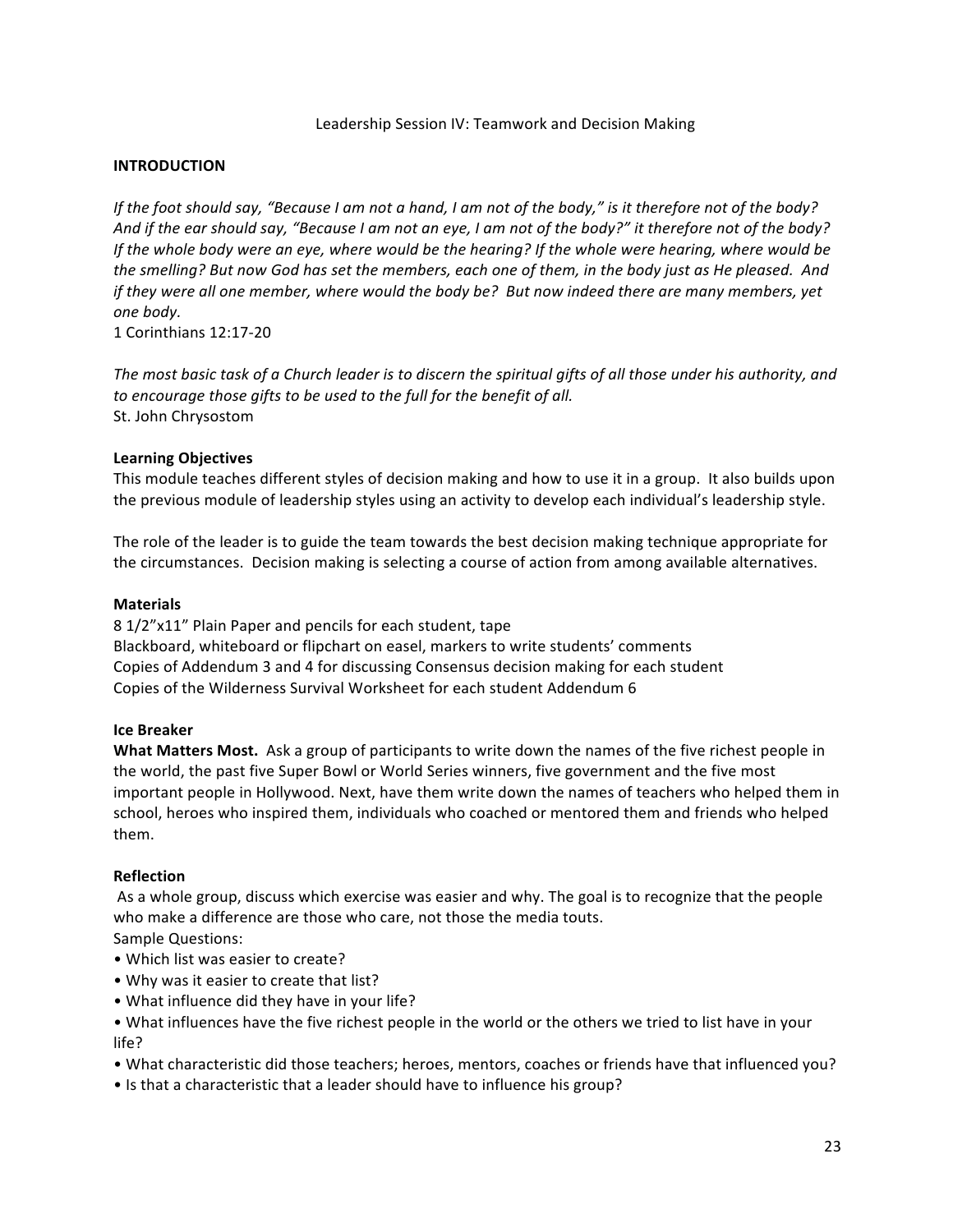#### **KEY TEACHING POINTS**

Discuss four different types of decision making styles.

Authoritarian- An authoritarian leader rules with total power. This style offers no opportunity for participant input; the leader makes all the decisions, critical knowledge is kept to themselves and they lay down the law. Examples of this leadership style are seen in the military, mafia or a street gang. Authoritarian leadership can also be present in situations where there is a "power clique" in which clique members see themselves as having a higher status than others and believe they must give orders to get things done.

When an urgent decision needs to be made, it is often most effective to use a dictatorial (authoritarian) leadership style. With urgent decisions, there is no time for participant input or creativity in problemsolving, as there is in other leadership styles. This style can be also effective when a group has gotten out of control and is making no effort to complete a particular goal. If the safety of the group or others is a main factor when urgent decisions need to be made, or when its critical things be done in a certain way, dictatorial leadership is a great style to implement.

**Representative-** Representative decision-making takes the decision-making power out of the hands of an organization's head and gives it to a group that represents multiple facets of the organization. In this type of decision-making, at least one individual is selected from each department in the organization, including the leadership, to be part of the decision-making process. These individuals solicit input on decisions from their co-workers and bring that input to meetings where the group considers all possible options. After considering all input and options, the group comes to a consensus on the decision. However, power and decision making is taken away from ordinary people when they vote for leaders  $$ handing over power to make decisions to a small elite with completely different interests from their own. Those who have to abide by the decisions may not be committed to the decision or may not agree with it either. Decisions can be made more quickly with a smaller group representing the whole organization, but the representatives can be influenced by the group making the decisions or even worse, not bring ideas to the group from those they represent

**Democratic-** A democratic leader is an individual who makes sure that all group members have an equal opportunity to express their opinions. Research has shown this leadership style to be one of the most effective which creates higher productivity, better contributions from group members and increases group morale. This style of leadership offers encouragement with all team members to be involved and have an active role as a working part of the team. The democratic leadership style can lead to high productivity in a group. The group involvement can be time consuming; therefore decision-making can take longer as compared to a dictatorship style. Therefore, if a decision needs to be made quickly due to an issue, this leadership style may not be the best to utilize in a critical situation. Democratic leadership can lead to creative ideas and solutions to problems because group members are encouraged to share their thoughts and ideas. The group members will feel involved, motivated, committed to projects and become more invested in the end results. It needs to be noted that the democratic leadership style works best in situations where group members are skilled and also excited to share their knowledge. If the group or team is inexperienced this style is not very effective. Furthermore, in situations where roles are unclear, this leadership style can lead to communication disasters and uncompleted projects or goals. Finally, since the majority rules on all decisions, a win or lose mentality can overcome a group when deciding on issues. Voting can become personal, based on who is supporting who, not on the issue itself leading to a lack of commitment to support the final outcome of the vote.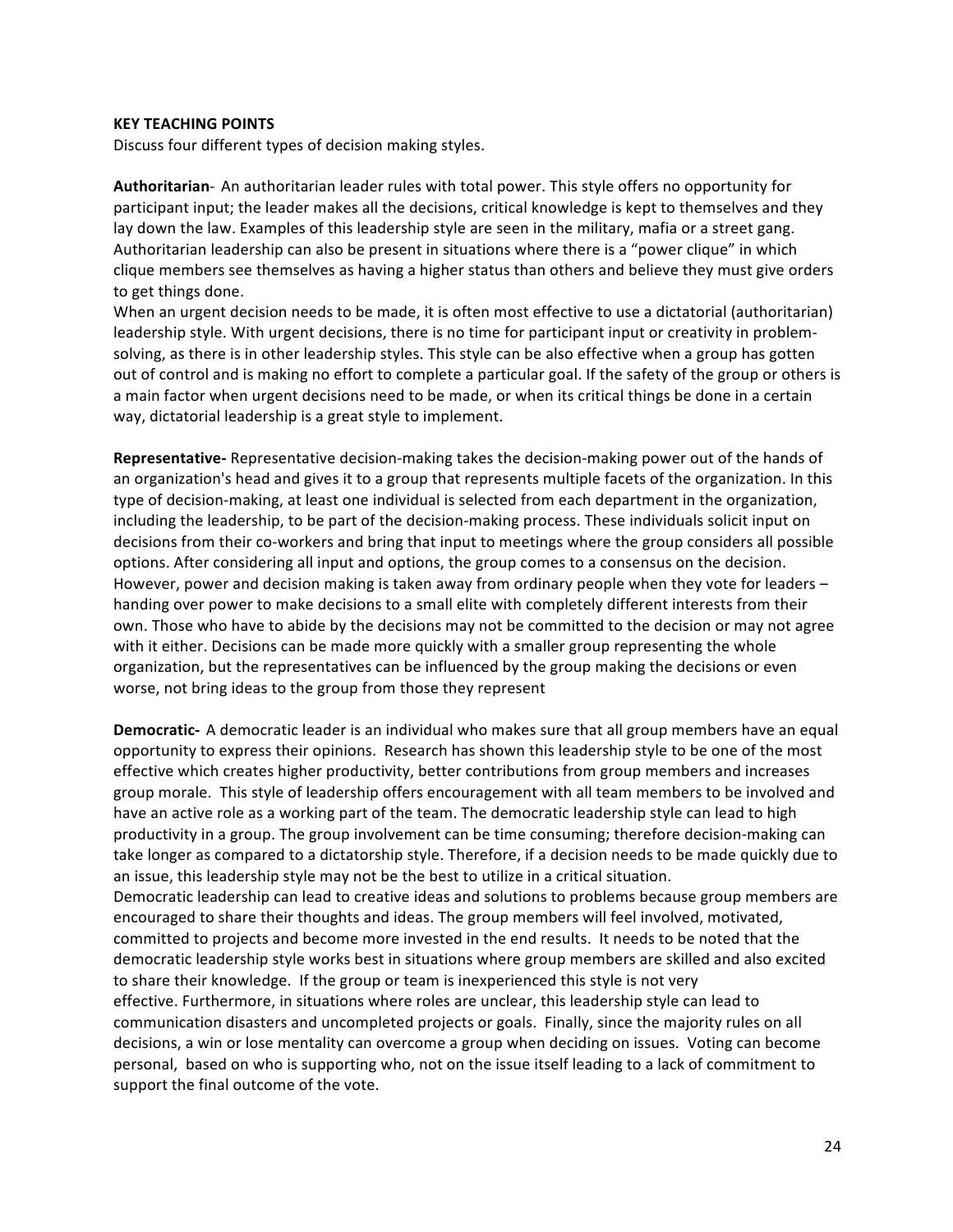**Consensus-** Consensus decision-making is a creative and dynamic way of reaching agreement between all members of a group. Instead of simply voting for an item and having the majority of the group get their way, a consensus group is committed to finding solutions that everyone actively supports, or at least can live with. All decisions are made with the consent of everyone involved, and this ensures that all opinions, ideas and concerns are taken into account. Through listening closely to each other, the group aims to come up with proposals that work for everyone. Consensus is neither compromise nor unanimity  $-$  it aims to go further by weaving together everyone's best ideas and key concerns  $-$  a process that often results in surprising and creative solutions, inspiring both the individual and the group as a whole. Members of the group treat each other as equals, listening to everyone's concerns and finding the most acceptable solution to a problem taking into account. In this way all perspectives and ideas can be heard. From there emerging proposals that achieve common ground among the group can be found, amended and eventually achieve agreement from the group. See Addendum 3.

(adapted from A Consensus Handbook Co-operative decision-making for activists, co-ops and communities)

There are six steps to establish consensus: (use Addendum 4)

- 1. Introduce and clarify the issue to be decided.
- 2. Explore the issue and look for ideas, i.e., initial ideas and concerns, pros and cons, solutions.
- 3. Look for emerging proposals, i.e., is there one idea that everyone can agree on?
- 4. Discuss, clarify and amend your proposal, i.e. everyone has a chance to mold the proposal to be most acceptable.
- 5. Test for agreement Blocks, Stand Asides, Reservations, Agreement, Consensus
- 6. Implement the decision.

#### **PRACTICE WHAT YOU HAVE LEARNED**

**Wilderness Survival.** Use the Wilderness Survival A Consensus-Seeking Task program in Addendum 5 to teach the students about consensus seeking behavior.

#### **Reflection**

The four different categories of decision making can be used by a leader depending on the decision that needs to be made. In the Greek Orthodox Church, there is a shift to Consensus Decision Making technique. This technique may take a longer time because it involves everyone clearly understanding the situation or problem to be decided, analyzing all of the relevant facts together, and then jointly developing solutions that represent the whole team's best thinking about the optimal decision. It's characterized by a lot of listening, healthy conversation and testing of options. Consensus generates a decision about which everyone says, "I can live with it." (Also called collaborative problem solving). It is more Christ-like as all those involved in the decision can accept it and eliminates the win-lose or losewin or lose-lose scenario for a win-win scenario.

Leader's Comments Consensus occurs when everyone agrees upon a decision, strategy, or plan of action that all can live with, and can support for the good of the church. Consensus is often incorrectly assumed to imply complete agreement, but is rather the ability to support a given decision. Consensus is easy when mission is clear and non-negotiable.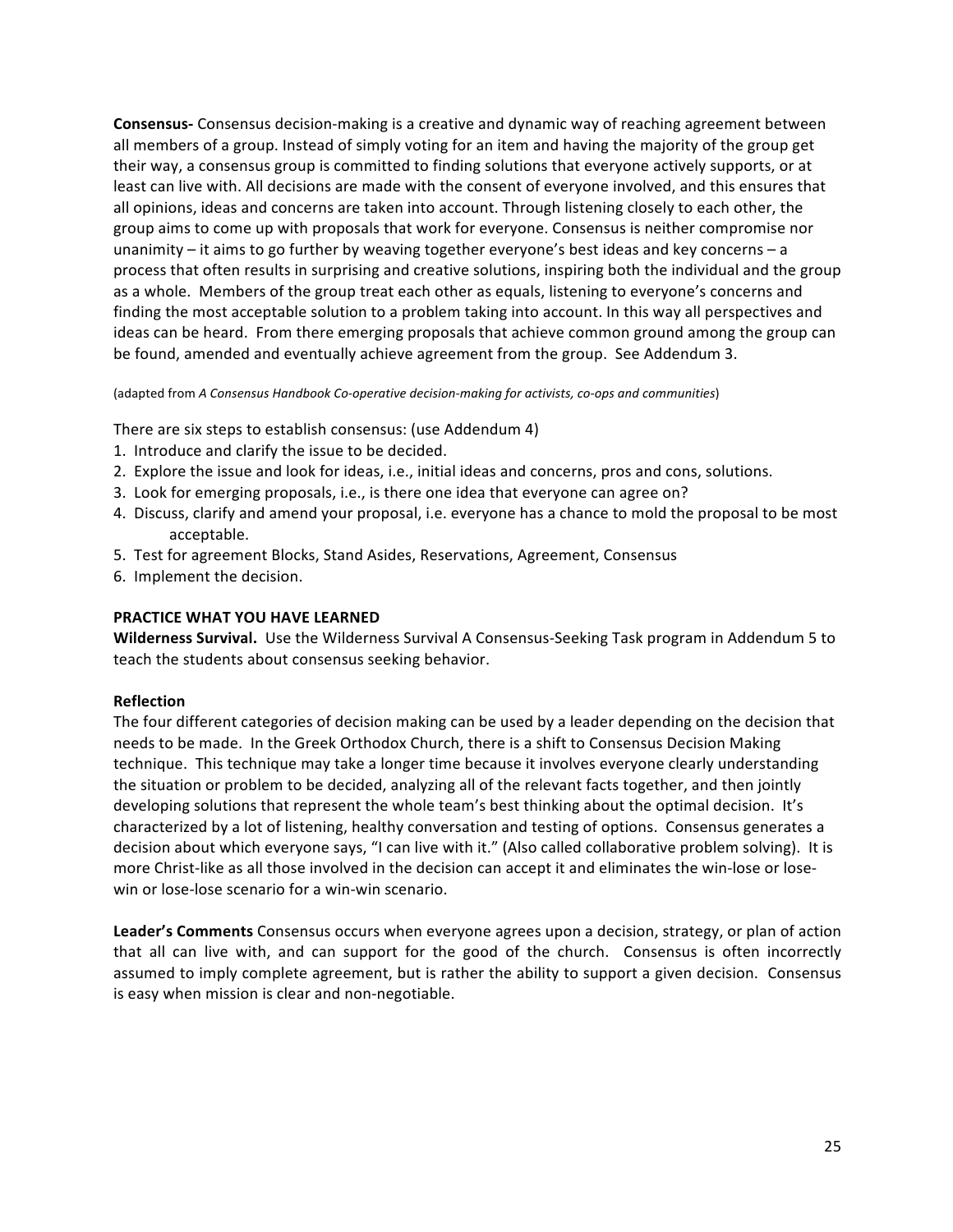#### **Introduction**

*My* brethren, do not hold the faith of our Lord Jesus Christ, the Lord of glory, with partiality. For if there should come into your assembly a man with gold rings, in fine apparel, and there should also come in a *poor* man in filthy clothes and you pay attention to the one who wearing the fine clothes and say to him, *"You sit here in a good place," and say to the poor man, "You stand there," or, "Sit here at my footstool,"*  have you not shown partiality among yourselves and become judges with evil thoughts? Listen, my *beloved* brethren, has God not chosen the poor of this world to be rich in faith and heirs of the kingdom, which He promised to those who love Him? ... James 2:1-6

*A* new commandment *I* give to you, that you love one another: just as *I* have loved you, you also are to *love* one another. By this all people will know that you are my disciples, if you have lover for one *another."*

John 13:34-35

#### **Learning Objective**

This module teaches how to identify the differences among team members and appreciate those differences for the benefit of the team.

#### **Materials**

Bag of potatoes with enough potatoes that each participant receives one Blackboard, whiteboard or flipchart on easel, markers to write students' comments

#### **Icebreaker**

**Potato Game.** Distribute one uncooked baking potato to each participant. (Alternatively, distribute one rock to each participant—ideally use rocks with some character and personality.) Do this somewhat solemnly to make it more of a gag.

• Next, ask each students to look at his potato and "get to know it and its positive features." Give them a minute to get to know their potatoes. (The point here is to get each student to look at his potato and identify either personality traits or distinctive features that make that potato unique and special.)

• Next, ask each student to introduce his potato to the group, pointing out its unique size, shape, and other characteristics.

• Once all the potatoes have been introduced, put them all in a bag or box and mix them up. Return a potato randomly to each person. Then have everyone try to find their original potato.

#### **Reflection**

One key to developing strong and effective teams is the ability to appreciate the benefits of the differences each team member presents.

If we were all similar in all aspects we might come to decisions faster but it might not give us the best option for what we are attempting to accomplish.

What do you think this activity was all about? What happened in the game?

• Every potato was alike in some ways. In what ways are we like each other?

• How do these similarities help us get things done? How could they get in the way?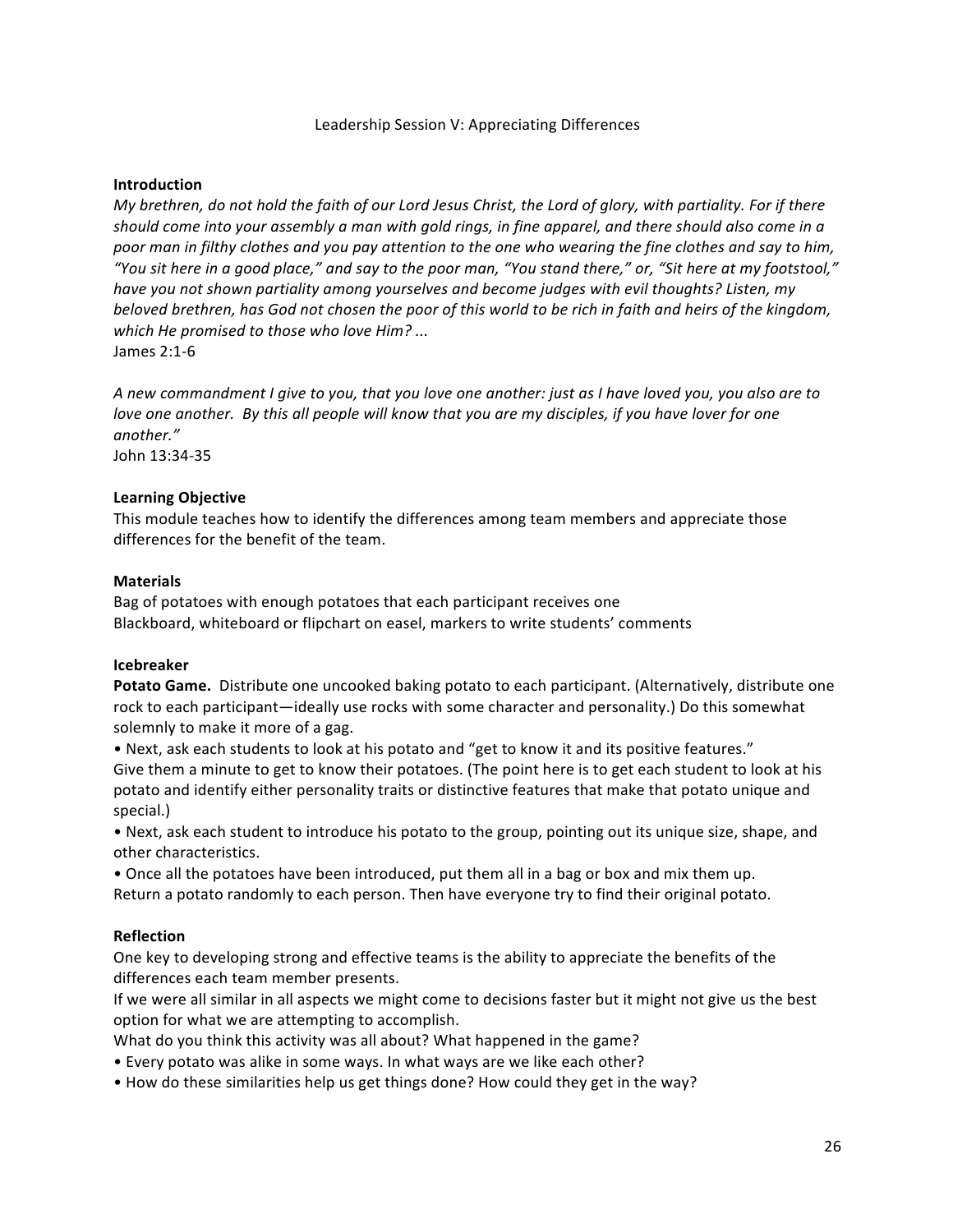- Every potato was different in some ways. What about differences? How are we different from one another?
- How can differences strengthen the group as a whole? When can differences prevent a group from reaching its goal?
- If a leader keeps going to the same people (friends or experienced leaders) to get things done, what can be lost?
- How could we find out about the special qualities and abilities of each member of our parish?
- What is the perceived understanding of why differences can affect a team?
- Can diversity be helpful within a group?
- What are some of the experiences you have had of being on a team where one or more members presented special challenges?
- Does this mean that the experience cannot lead to a positive outcome?
- How do we embrace something different in order to understand it better? (adapted from Introduction to Leadership Skills for Troops)

#### **KEY TEACHING POINTS**

To appreciate differences we must develop an attitude of curiosity of others by questioning them about their differences. Curiosity is the perfect counterweight to fear and anxiety.

As Neil DeGrasse Tyson said: "the people who don't ask questions remain clueless throughout their lives."

It's not only okay not to know something, its better. Only then will you be able to learn something new. What journalists call "the five W's and the H" – who, what, when, where, why and how – are curious people's best friends.

The number one enemy of curiosity is routine. Routine makes us do the same things day after day, sometimes for many years, which causes boredom. So instead of having fixed routines you could add some variety to your life. It doesn't have to be some major changes to your daily routine, you could for instance begin by brushing your teeth with the opposite hand or exploring a new route to your workplace.

#### By Appreciating Differences one can feel:

- A sense of voice in their Church and community.
- A sense that they can accomplish things in their community.
- A sense that they matter and have potential.
- A sense of belonging in their Church and community.

#### **Activity:**

• Think of something you have recently been involved in that made you feel what you believe is a "sense of community."

- How would you describe that feeling of a sense of community?
- This experience of sense of community came about because...

**Leader Comments:** James and John in the Bible verses for today, taught not to judge what they saw on the outside or to view someone as less than them. Leaders must resist judging those who are following. Leaders must treat all those following them as a community. Everyone in the community has a role and the leader must seek out each individual's strength and use it to the benefit of the group to meet their goal.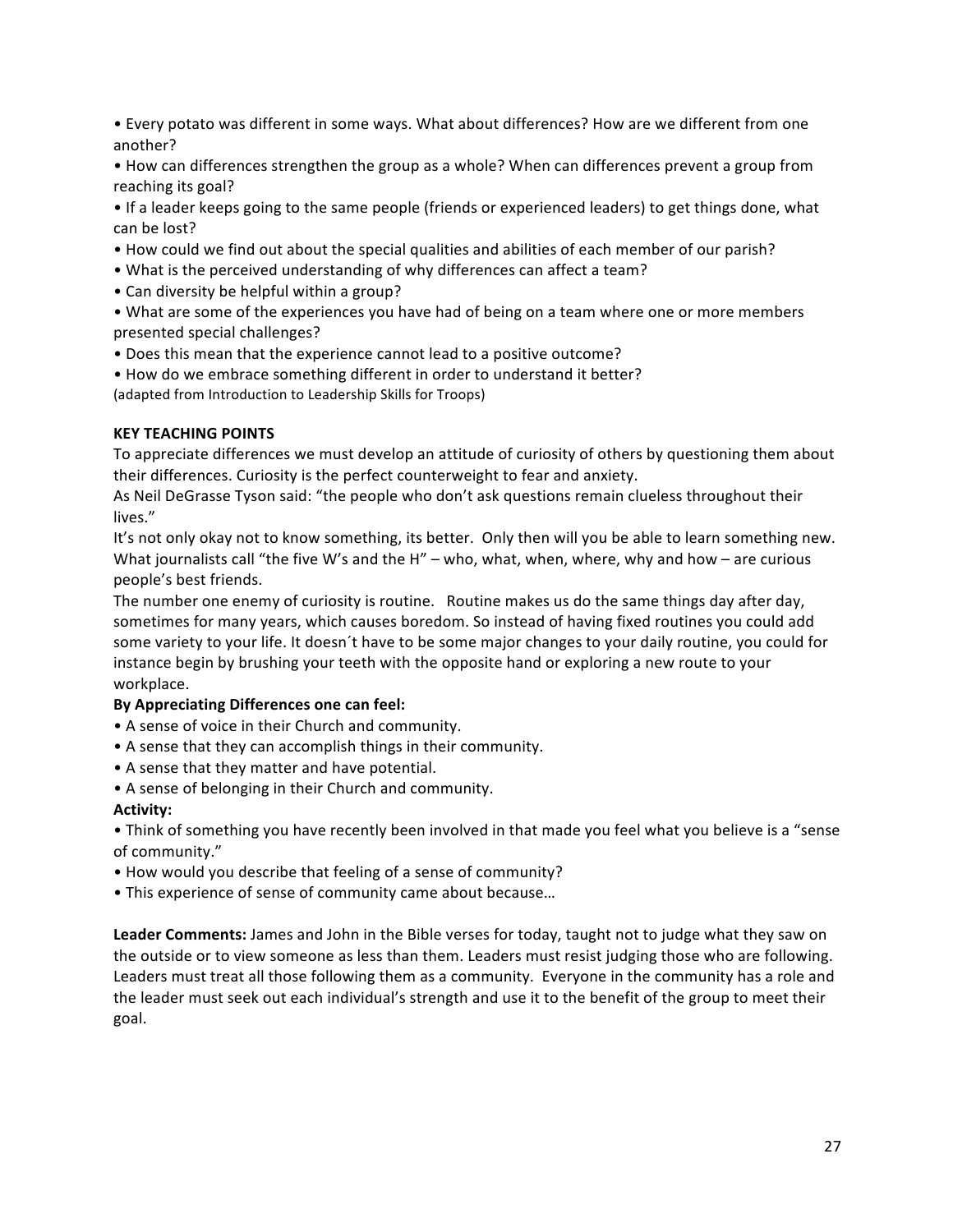#### **Introduction**

*Therefore, if you bring your gift to the altar and there remember that your brother has something against you, leave your gift there before the altar and go you own way. First be reconciled to your brother and then come and offer your gift.* Matthew 5:23-24

*Moreover if your brother sins against you, go and tell him his fault, between you and him alone. If he hears* you, you have gained your brother. But if he will not hear, take with you one or two more, that 'by *the mouth of two or three witnesses every word may be established.'* And if he refuses to hear them, tell *it* to the church. But if he refuses even to hear the church, let him be to you a heathen and a tax collector. Matthew 18:15-17

#### **Learning Objectives**

This module describes how to manage conflict using one technique.

When Jesus addressed problems, he tackled them head-on. While delivering the Sermon on the Mount (and later in Matthew 18) he dealt with the issue of conflicts brought about either by others offending us or by our offending them:

While the Lord was addressing the problem of sin, there are broader principles at work in his teaching. And no matter which side has caused the problem, the solution is the same: First, go to the person with whom you are experiencing a conflict and address the issues face-to-face. Avoid involving a third or fourth person, especially if their knowledge of the situation will worsen the problem for the offending individual. Such discussions tend to intensify the conflict and further undermine the relationship. Judging from the amount of conflict experienced in our world, this is surely one of the most overlooked commands in Scripture.

Adapted from bible.org/seriespage/19-conflict-management

#### **Materials**

3" x 5" cards with song lyrics pasted on them for Song Scramble game Blackboard, whiteboard or flipchart on easel, markers to write students' comments

#### **Icebreaker**

**Song Scramble:** Before the meeting copy Addendum 7, cut the lines from each song and paste them on 3'x5" cards, but paste only one line on each piece of card. Make sure that only enough songs are used to cover the number of people present. The cards are then scattered on the floor. Once the game begins each person grabs a card and tries to find the holders of the other cards which will complete the verse or section of the song. The winning group is the first one to correctly assemble and sing their song. Tape the songs to playback later. Here are a couple of examples:

*Caught in a landslide.* No escape from reality. She took the midnight train goin' anywhere. *Open your eyes. Look up to the skies and see. Just a city boy, born and raised in south Detroit I'm* just a poor boy, I need no sympathy. *He took the midnight train goin'* anywhere. *Because I'm easy come, easy go, a little high, little low.* 

*Is* this the real life? Is this just fantasy? *Just a small town girl, living in a lonely world*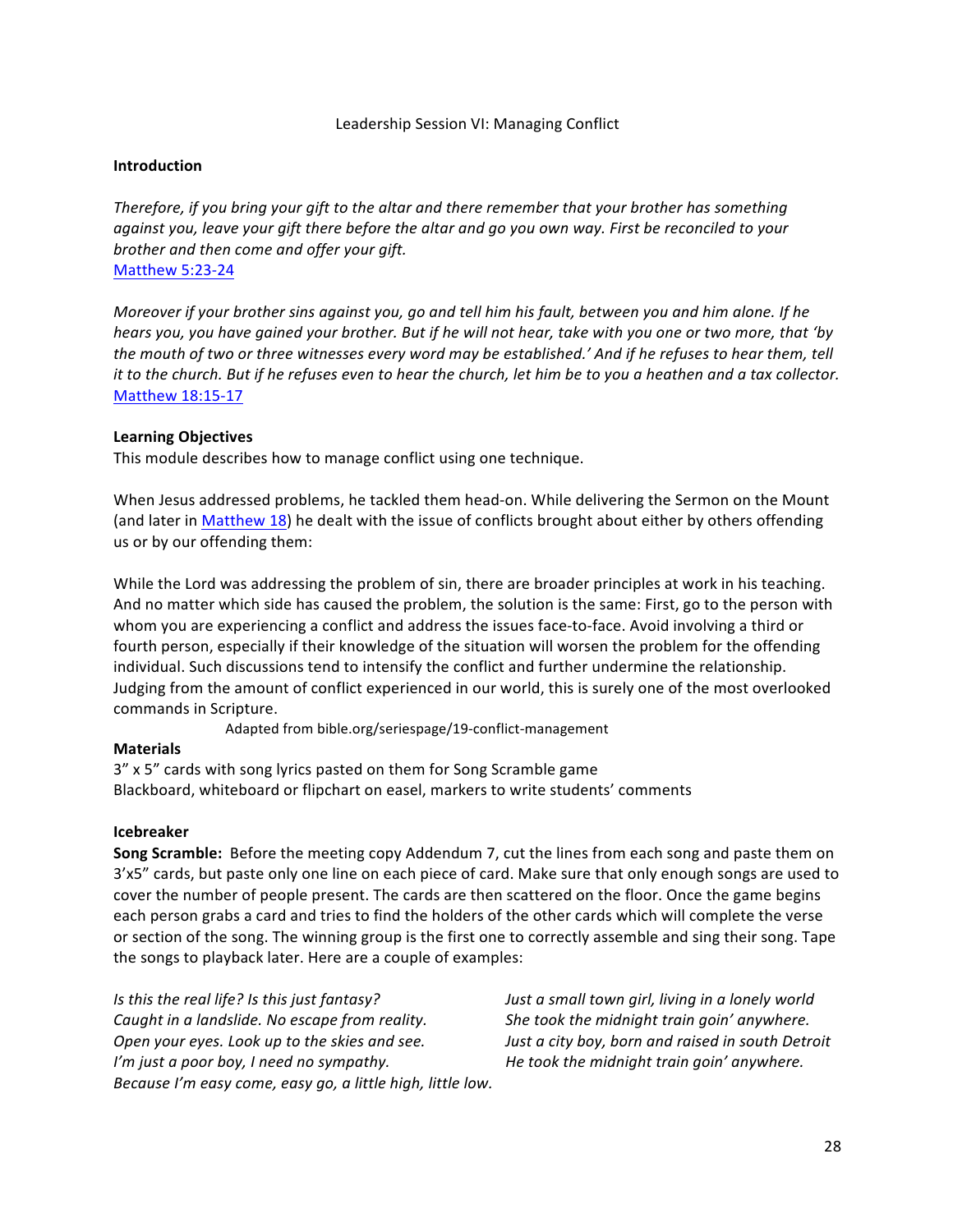*I* have climbed the highest mountain; *We* were young when *I* first saw you *I* have run through the fields *I I* close my eyes & the flashback starts *I* have run. I have crawled. **See the lights;** see the party, the ball gowns *I* have scaled these city walls **See** you make your way through the crowd *These city walls.* Only to be with you *And say 'Hello', little did I know....* But I still haven't found what I'm looking for.

*Only* to be with you. Only to be with you *I'm standing there on a balcony in summer air* 

(See Addendum 7 for a worksheet with the lyrics that can be cut into pieces) **AND THE SONGS** (of course, you already got them!) Bohemian Rhapsody, Queen Don't Stop Believin', Journey I Still Haven't Found What I'm Looking For, U2 Love Story, Taylor Swift Adapted from www.insight.typepad.co.uk 40 Icebreakers for Small Groups.

**Reflection:** Lead a discussion about how conflict can disrupt an organization. • How are you able to piece the songs together?

• What if you did not know the song before you saw the lyrics on the cards?

• Would not knowing the song make it more difficult or take you longer to finish the project?

•How would you be able to put the lyrics in the right order if you did not know the song?

#### **KEY TEACHING POINTS**

"Conflict is when one's wants, needs and expectations clash with another's"

When working with a group of people, eventually conflict will arise. Healthy leaders appreciate occasional disagreements, understanding the benefits that come through shared ideas and group processing. Our ideas won't always be the best ideas in the room. Disagreements can feel uncomfortable in the moment, but they might bring healthy returns in the long haul. May we be patient enough to consider different perspectives and humble enough to embrace ideas better than our own? If we wish to be effective Youth and Young Adult leaders, it's important to develop healthy means of conflict management.

In the Song Scramble game, knowing the whole song first helped organize the lyrics. However, when dealing with conflict, you may not know the whole story but may only receive bits and pieces. There may be no order, and the whole story may never be known. However conflict has arisen in a group, it must be confronted, if not, it may jeopardize the success of the group.

Many people deal with conflict in different ways: some avoid it, some meet it head on, and others do not stand their ground when confronted. All are learned behaviors that do not necessarily resolve the conflict.

#### **How to handle conflict:**

In the above Bible verses, Jesus teaches us the first step in how to handle conflict. We must meet it head on and as early as possible. This prevents anxiety, avoidance and anger that can be built up when conflict arises. However, before dealing with conflict; it is best to "set the stage" prior to confronting someone.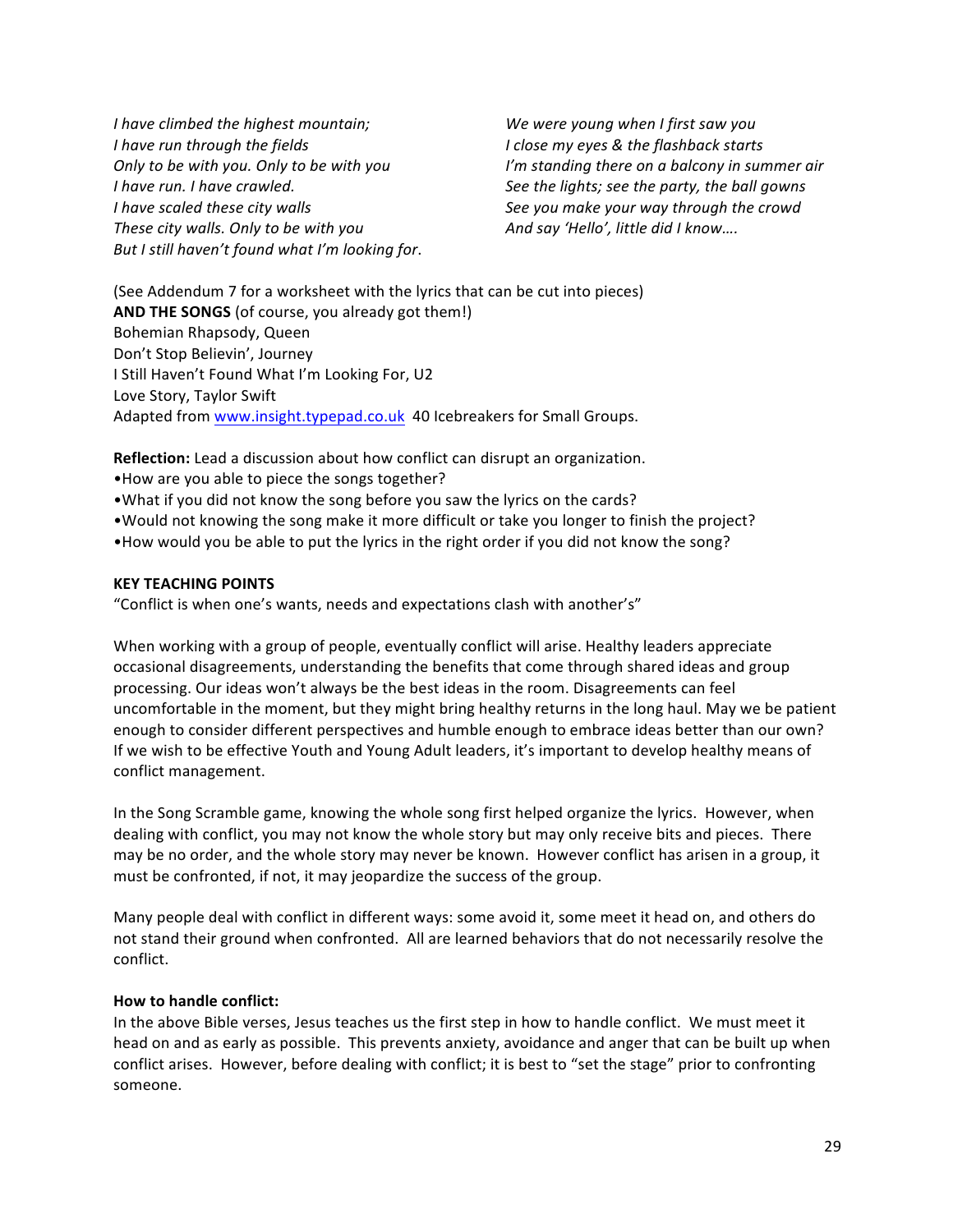Setting the stage:

- Arrange to meet the other person one-on-one
- •Choose a place that is quiet and allows privacy
- Start with a prayer, and ask for guidance
- Allow for enough time to resolve the conflict, so plan accordingly
- Use listening techniques from Leadership Session: Communicating Effectively
- •Be curious about the other person's viewpoint and ask questions to understand

#### BADGER APPROACH: B.A.D.G.E.R. is a basic approach to handling conflict.

**BEGINNING** Agree to try to work together to find a solution peacefully, and establish ground rules (e.g., no name-calling, blaming, yelling, or interrupting).

**AQUIRE INFORMATION** Each person describes the dispute from his or her perspective, without interruption. Pay close attention and then ask clarifying questions in a nonthreatening manner. Then consider not only what the other participants say they want, but why they want it. For example, if someone insists that you pay for something they believe you broke, they may be doing so not because they really care about the object or the money, but because they feel that you don't respect them. Addressing the other person's need to feel respected may be the key to resolving the conflict.

**DEFINE ISSUES** Establish which facts and issues all participants agree on and determine why different issues are important to each person. Identify common interests, which can be as simple as a mutual desire to resolve the problem without resorting to violence or a shared need to save face.

**GENERATE ALTERNATIVES** Take time to brainstorm about possible solutions to the problem. Come up with a list of options without immediately judging them or feeling committed to them. Try to think of solutions where each of you gain something; think win-win! Too often we assume that for one person to win, the other person has to lose. In reality, it is often possible to think creatively and come up with a solution that both people feel good about, where both walk away feeling that their needs have been met.

**EVALUATE ALTERNATIVES** After a number of options are suggested, each person discusses his or her feelings about each of the proposed solutions. Participants will negotiate and often will need to compromise in order to reach a conclusion that is acceptable to both. They may need to agree to disagree about some issues to reach an understanding.

RESOLVE The people involved explicitly state their agreement and may even want to write it down. If necessary, then set up a time to check back to see how the agreement is working.

If you are ineffective in handling the conflict one-on-one or the agreement is no longer working, a mediator may be necessary. The mediator would repeat the same approach and attempt to again resolve the conflict. The mediator should be impartial, i.e., your priest, an advisor, etc. The mediator would also be responsible for observing the agreement is being followed and to continually check back to see how the agreement is working.

And finally, pray for each other. Each of those involved in conflict may have underlying issues that are affecting behavior. Creating conflict may be a way of acting out frustrations of something else that is bothering them. As Jesus told his disciples, Matthew 5:43-45 "You have heard that it was said, 'You shall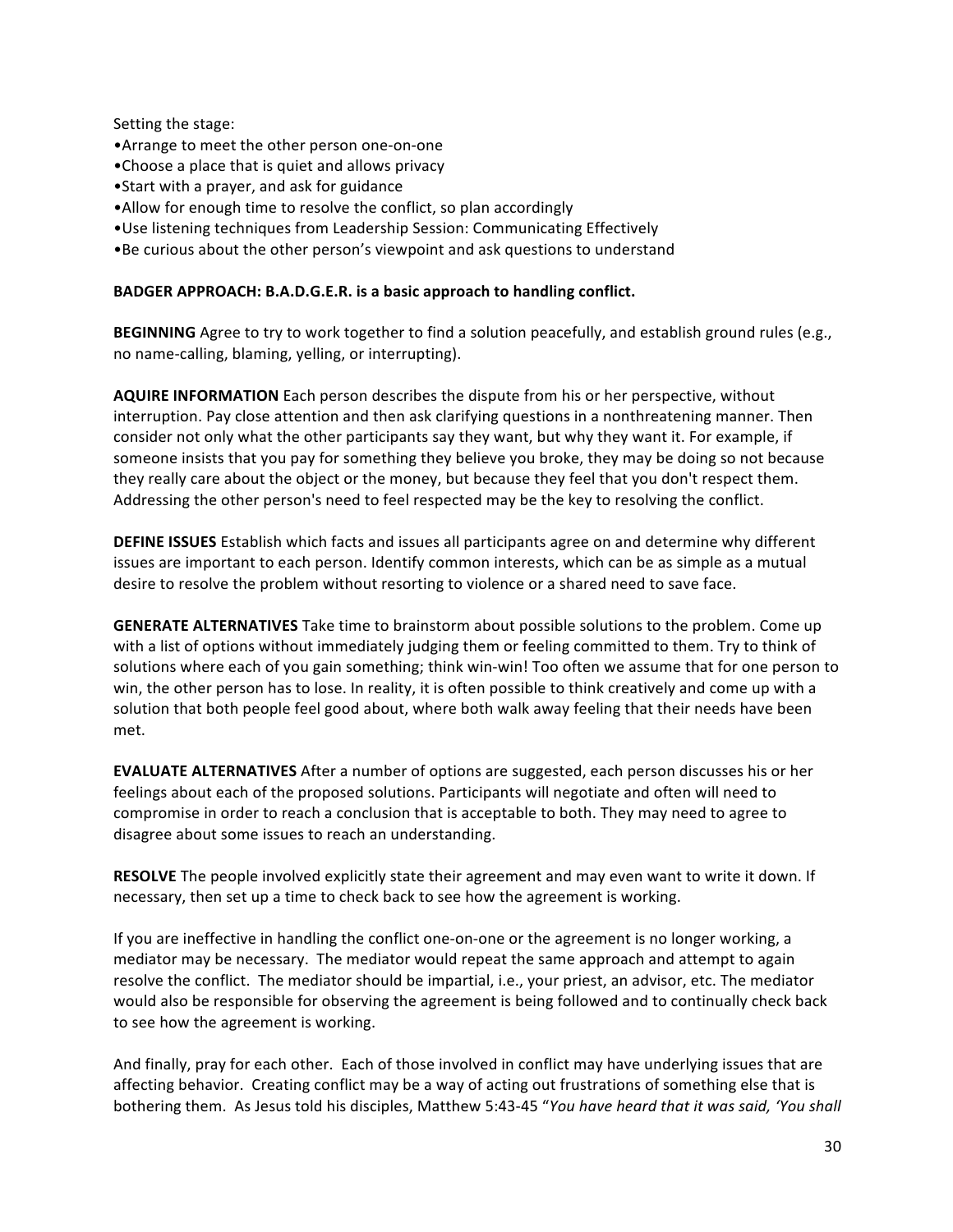*love* your neighbor and hate your enemy.' But *I* say to you, love your enemies and pray for those who spitefully use you and <u>persecute you,</u> that you may be sons of your Father in heaven;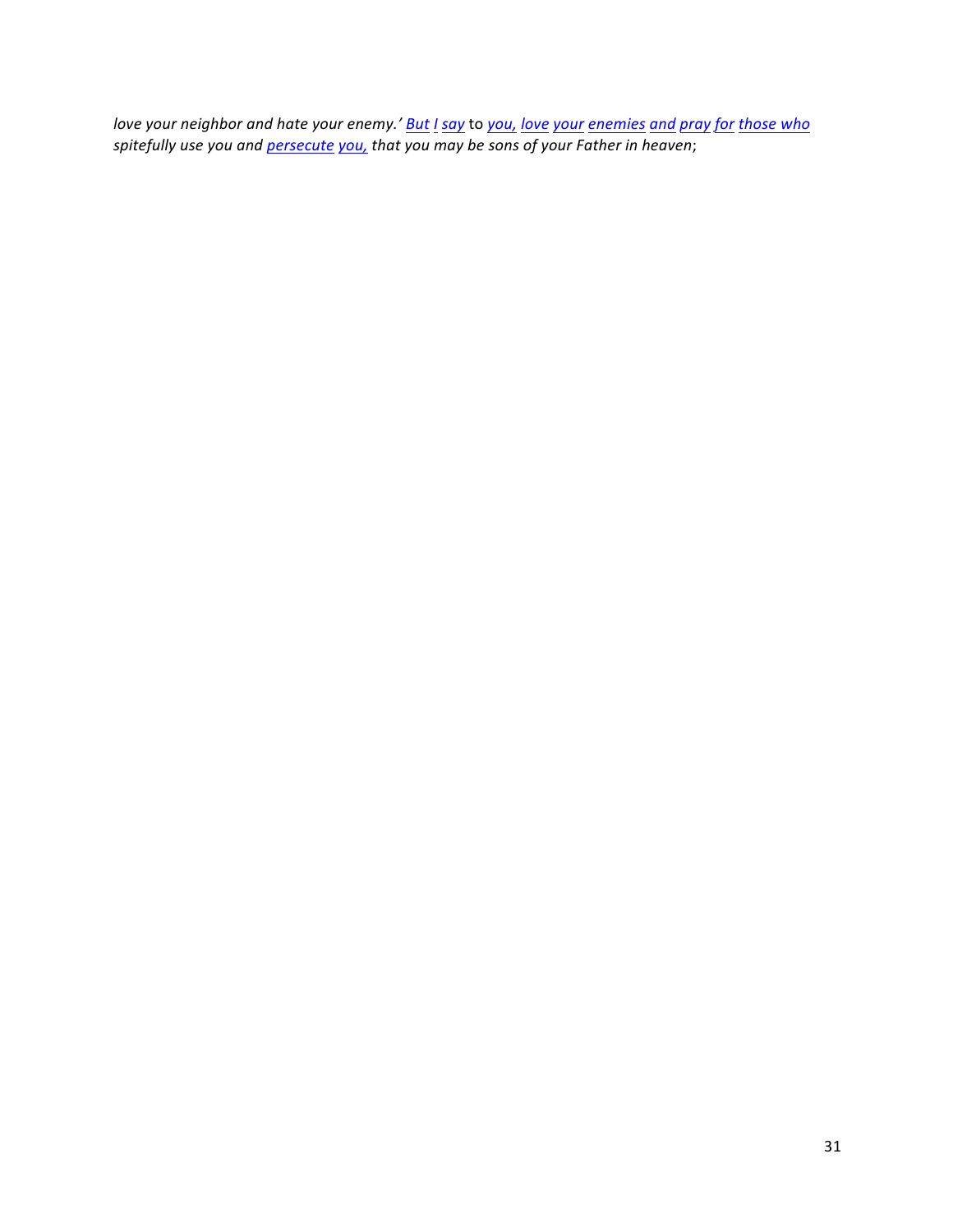#### **Practice What You Have Learned**

#### **CONFLICT RESOLUTION: ROLE PLAYING**

(adapted from 10 Lessons for Teaching Conflict Resolution Skills)

See Addendum 8 for a copy to hand to the students.

Ask for two volunteers.

Propose the following scenario.

• Person A: You've recently bought a pair of expensive shoes. Your friend broke into your gym locker and wrote all over them with a permanent marker. They're ruined. You feel hurt and somewhat violated. 

• Person B: Your friend's been bragging about his or her expensive shoes to everyone. Yesterday he or she made fun of the way you were dressed in front of your entire class. You felt humiliated and angry, and you wanted to teach him or her lesson, so you broke into his or her gym locker and wrote all over the shoes. 

#### Note to facilitator: Make sure that you introduce this skit as the wrong way to solve conflict between **people and that you will be asking the group afterwards to analyze what went wrong.**

**Person A:** "Hey, why did you touch my stuff?"

**Person B:** "Whoa, I didn't think this would be such a big deal..."

**Person A:** "You're lying. You totally blew this whole thing out of proportion. Now my shoes are ruined, and they were really expensive. I'm so angry about this!"

**Person B:** "But you  $-$ "

**Person A:** (Interrupting) "I don't want to hear it. You're always putting words in my mouth."

**Person B:** "Who cares about the shoes? Your parents can just buy you another pair. They buy you everything else you want."

**Person A:** "You don't know me. You don't know my parents."

**Person B:** "Yeah, I do. You're all stuck-up. How does it feel to have the nasty shoes now?"

#### **Reflection**

After the students are finished, ask the class for specific reasons why they thought the conflict escalated. Write these on the board. Suggest looking at the opposites of what they did wrong. As they mention suggestions close to or exactly matching the following list, write them in a separate place on the board. Once they've come up with a few reasons, ask the class how the BADGER technique could have been used to de-escalate the conflict.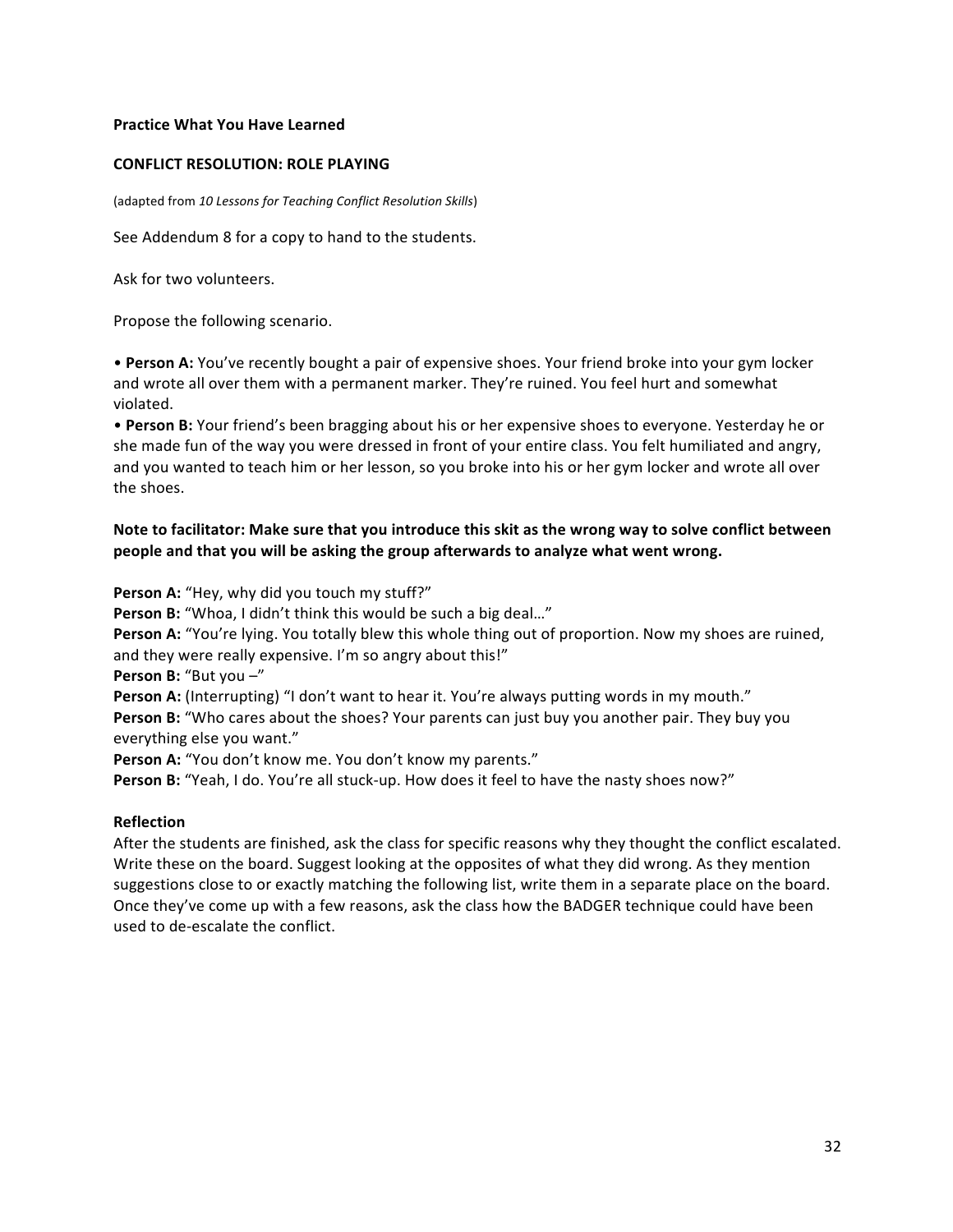#### **What Went Wrong**

• TAKE TIME TO COOL OFF. Issues can't be dealt with unless emotions are worked through. In both individual and group situations, the long-term relationship is generally more important than the conflict. Also, the process of conflict resolution is as important as the content. A resolution in which one party is the winner and the other party is the loser is no resolution.

• THINK ABOUT THE PERSON AS A PERSON. This helps to break down role stereotypes.

• **KNOW YOUR AIM.** Knowing what is important to you in the conflict and stating it clearly makes it more likely that your needs will be met and that the conflict will be resolved.

• **TRY TO UNDERSTAND WHAT THE OTHER PERSON IS SAYING.** Listening, paraphrasing, and good feedback show concern for the other person, which, in turn, facilitates communication, defuses conflict, and lowers tension.

• FIND SOMETHING YOU CAN AGREE ON. Use this as a basis from which to work through the problem.

• BE SPECIFIC WHEN YOU INTRODUCE A GRIPE. Don't just complain. Ask for reasonable changes that will relieve the gripe. Confine yourself to one issue at a time.

• ASK FOR AND GIVE FEEDBACK ON MAJOR POINTS. This serves to make sure you are heard, and to assure the other person that you understand what he or she wants.

• NEVER ASSUME that you know what the other person is thinking until you have checked out the assumption. Do not predict how he or she will react or what he or she will accept or reject.

• **FORGET THE PAST AND STAY WITH THE PRESENT.** Changes can't be retroactive, but you can have an impact on the future.

Once the exercise is completed, direct the class to stand in a circle. Ask for two new volunteers to act the parts of Persons A and B. Put them in the center of the circle. Direct them to begin the scene again, this time using the BADGER technique and the class's suggestions for resolving interpersonal conflict. As people in the outer circle think of ways to incorporate the new steps they've learned into the scene, they may tap an actor on the shoulder and take his or her place. The previous actor will then rejoin the outer circle.

**Leader's Comments** The BADGER technique provides the opportunity to resolve conflict. When leaders use active listening techniques during conflict it will help you see the other person's point of view. Their perspectives might be different from your own, but will allow a solution to be found that is beneficial to all involved in the conflict.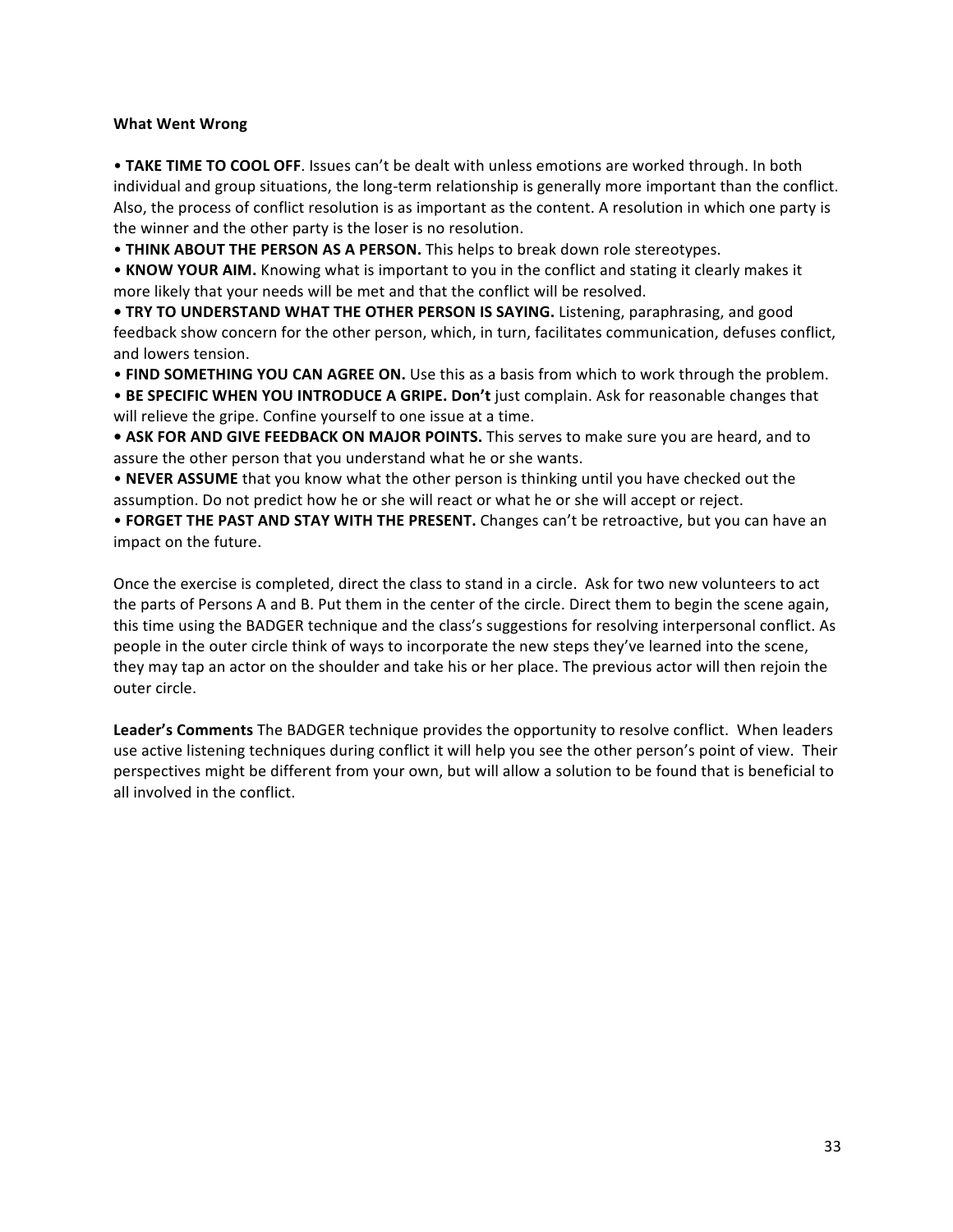#### Leadership Session VII: Setting Goals and Mapping Success

#### **INTRODUCTION**

*"The plans of the diligent lead surely to plenty. But those of everyone who is hasty, surely to poverty."* Proverbs 21:5

"Where there is no revelation, the people cast off restraint; But happy is he who keeps the law." Proverbs 29:18

"For which of you, intending to build a tower, does not sit down first and count the cost, whether he has *enough to finish it"* Luke 14:28

#### **Learning Objectives**

This module discusses the purpose of setting goals, how to define goals and achieve success with goals.

#### **Materials**

Newspaper, Keys, Copy of "Goal Setting Plan" for each student, pencils Blackboard, whiteboard or flipchart on easel, markers to write students' comments Copies of Addendum 9 for an example for Goal Setting

#### **Ice Breaker**

**Take the Treasure.** Invite the students to sit in a large circle. Place a chair in the middle. On the chair place the treasure. A set of keys works really well. Ask for a volunteer to guard the treasure from thieves and give them a rolled up newspaper. Unfortunately, they have to do this while being blindfolded!

Once the guard is in place beside the chair, a thief is quietly chosen from the circle. They must attempt to sneak up to the chair and without alerting the guard, snatch the treasure.

Meanwhile, the guard listens for the thief and tries to swat him with the newspaper baton. If the thief is swatted, he must return to the circle. If he succeeds in stealing the treasure and returning to the circle, his prize is to become the new guard.

#### **Reflection**

Engage the whole group in a lively discussion about goals. You can use these questions as conversation starters:

- Why is it important to have goals in our lives?
- Agree or disagree: To be a good leader, you must have goals.

• What is a goal you have for this year? Or, what is an example of a goal someone your age might have for this year?

#### **KEY TEACHING POINTS**

The Importance of Goals: Why Set Goals? How Do They Help? Goals: 

• Clarify what the desired outcome is, how to accomplish it, what time frame, and provide a road map to focus efforts most effectively.

• Increase the likelihood team members will achieve the desired results, therefore minimizing the possibility of performance issues down the road.

- Make it easier to evaluate performance when it's been made clear what is expected.
- Make work more meaningful.
- Are ways to challenge and to help everyone perform even better and surpass expectations.